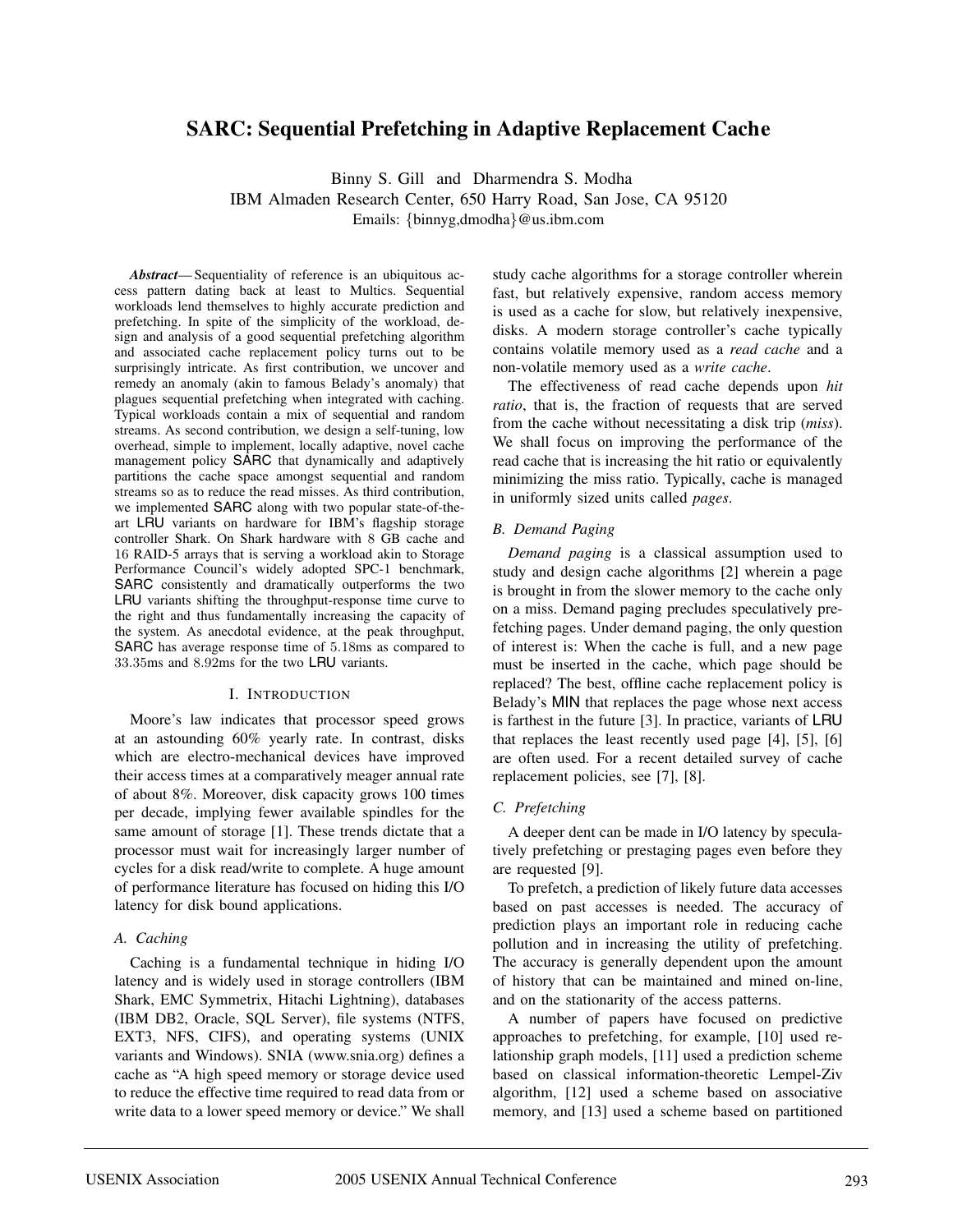context modeling. Commercial systems have rarely used very sophisticated prediction schemes. There are several reasons for this gap between research and practice. To be effective, sophisticated prediction schemes need extensive history of page accesses which is cumbersome and expensive to maintain for real-life systems. For example, a high-end storage controller may serve many tens of thousands of I/Os per second. Recording and mining such data online and in real-time is a non-trivial challenge. Furthermore, to be effective a prefetch must complete before the predicted request. This requires sufficient prior notice. However, longterm predictive accuracy is generally very low to begin with and becomes worse with interleaving of a large number of different workloads. A further degradation in predictive accuracy happens if the workloads do not exhibit stationarity which is the founding axiom behind many predictive approaches. Finally, for a disk subsystem operating near its peak capacity, average response time increases drastically with the increasing number of disk fetches. Thus, low accuracy predictive prefetching, which results in an increased number of disk fetches, can in fact worsen the performance.

In a well-known paper, [14] proposed an approach to significantly increase the predictive accuracy of prefetching by letting applications disclose their knowledge of future accesses to enable informed caching and prefetching. Building on [14], [15] utilized idle processor cycles while an application is stalled on I/O to speculatively pre-execute application's code to garner information about its future read accesses.

## *D. Sequential Prefetching*

*Sequentiality* is a characteristic of workloads which reference consecutively numbered pages in ascending order without gaps. Sequential file accesses have been known at least since Multics [16]. Sequentiality naturally arises in video-on-demand, database scans, copy, backup, and recovery that may read a large number of files sequentially. Evidence of sequentiality abounds in database workloads, for example, [17], [18], [19], [20], [21]. The world of database and storage systems performance is largely dominated by benchmarks. The Transaction Processing Performance Council (TPC) benchmarks TPC-D [21], [22] and TPC-H exhibit a significant amount of sequentiality. Similarly, more recent Storage Performance Council (SPC)'s first benchmark SPC-1 is designed to be a mix of random and sequential workloads [23], [24]. The importance of sequential access patterns is further underscored by the fact that forthcoming SPC-2 benchmark will focus entirely on many concurrent sequential clients [25].

In contrast to sophisticated forecasting methods, detecting sequentiality is easy, requiring very little history information, and can attain nearly 100% predictive accuracy. An important trend is that sequential bandwidth of the disk has been increasing at a respectable annual rate of 40% while seek time have improving only at a meager annual rate of 8%. This implies that the additional cost of read-ahead on a seek is becoming progressively smaller. For these reasons, all UNIX variants [26], most modern day file systems [27], [28], databases such as DB2 [29] and Oracle [30], and high-end storage controllers such as IBM Shark [31], EMC Symmetrix all employ sequential detection and prefetching.

## *E. Our Contributions*

We make several contributions towards design and implementation of a self-tuning, low overhead, high performance cache replacement algorithm for a reallife system that deploys sequential prefetching. For a seemingly much studied, well understood, and "simple" technique, design and analysis of a good sequential prefetching algorithm and associated cache replacement policy turns out to be surprisingly tricky. We summarize our main novel contributions, and outline the paper:

- 1) (Section II) For a class of state-of-the-art sequential prefetching schemes that use LRU, we point out an anomaly akin to Belady's anomaly that results in more misses when larger cache is allocated. We propose a simple technique to eliminate the anomaly.
- 2) (Section III) It is common to separate sequential data and random data into two LRU lists. We develop elegant analytical and empirical models for dynamically and adaptively trading cache space between the two lists with the goal of maximizing the overall hit ratio and, consequently, minimizing the average response time. Towards this end, we synthesize a new algorithm, namely, Sequential Prefetching in Adaptive Replacement Cache (SARC), that is self-tuning, low overhead, and simple to implement. SARC improves performance for a wide range of workloads that may have a varying mix of sequential and random data streams and may possess varying temporal locality of the random data streams.
- 3) (Section IV) Shark is IBM's flagship high-end storage controller [31]. We implemented SARC and two commonly used LRU variants on Shark (Model 800) hardware. On a widely adopted SPC-1 storage benchmark, SARC convincingly outperforms the two LRU variants. As anecdotal evidence, at the same throughput, SARC has average response time of 5.18ms as compared to 33.35ms and 8.92ms for the two LRU variants.  $1$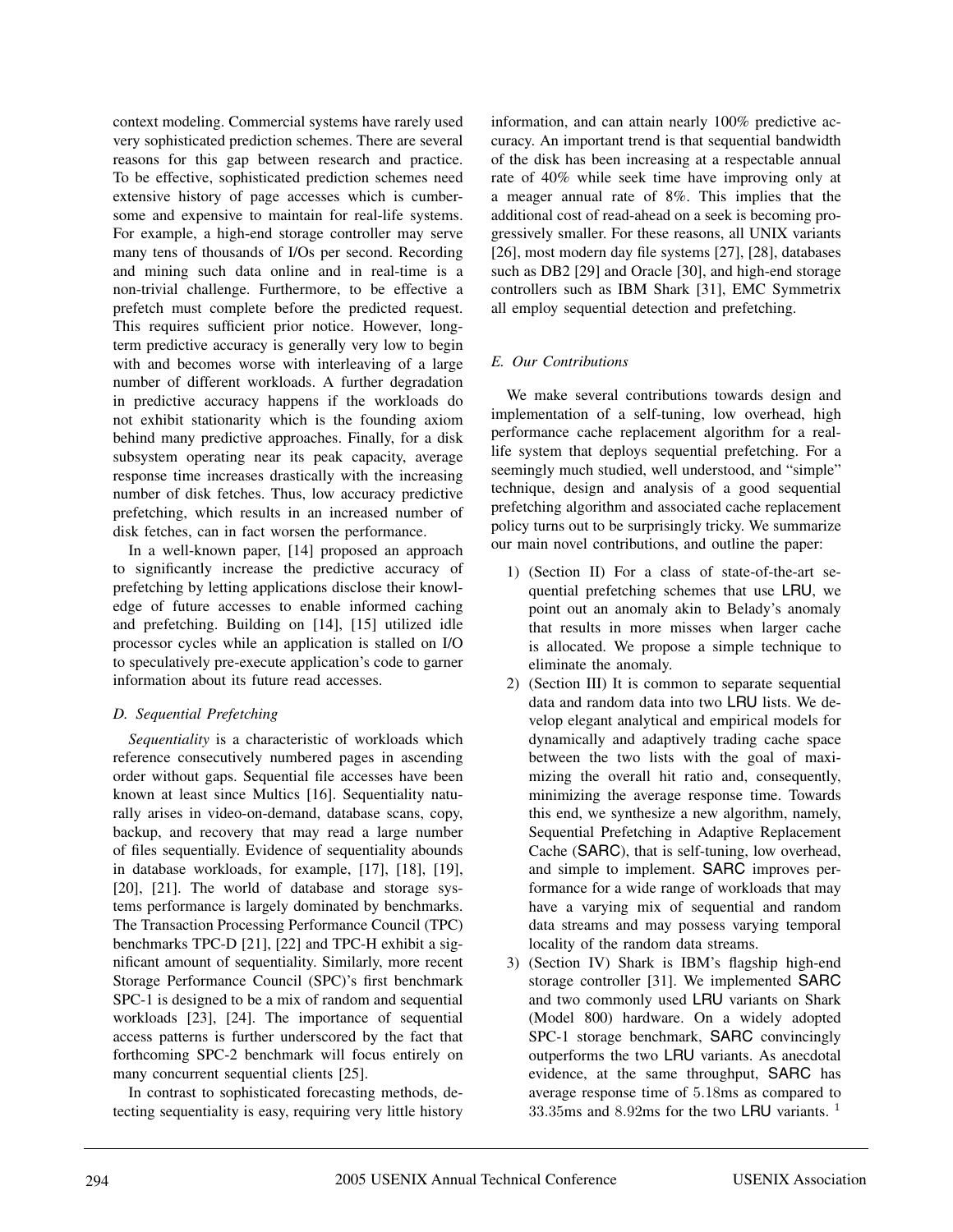#### II. SEQUENTIAL PREFETCHING

The goal of sequential read-ahead is to keep the cache pre-loaded and ready with data for upcoming I/O operations, thus preventing potential misses. We outline a state-of-the-art sequential prefetching scheme whose variants are used in many commercial systems, for example, DB2 [29], Oracle [30], and Shark [32]. We also point out an anomaly akin to Belady's anomaly [3] that plagues such sequential prefetching schemes when used in conjunction with LRU-based caching. We also offer a simple and elegant remedy.

We manage the lists in the cache in terms of *tracks*, where a track is a set of up to eight 4K *pages*.

Before a sequential prefetching policy can be deployed, sequential access must be detected *somehow*. In many mainframe type applications, the client often indicates sequential accesses. In the absence of such hints, a necessary first step is to effectively detect sequences. Next, we discuss one such detection scheme; if desired, other schemes can be readily substituted without changing the essence of our analysis.

#### *A. Sequential Detection*

The goal of sequential detection is to automatically uncover a sequential access pattern. Such a pattern is not obvious to discover because of possible interleaving between various sequential streams and pauses between consecutive requests by a single stream, namely, the *think time* between requests.

The basic idea is to maintain a sequential detect counter with every track, and to use a parameter seqThreshold that can be set differently depending upon whether aggressive or conservative sequential detection is desired. The counter is updated as follows. On a hit or miss to track  $n$  whose counter is uninitialized, if track  $n - 1$  is present in the cache, then set the counter of track  $n$  to minimum of seqThreshold or one plus the counter value for track  $n - 1$ . If track  $n - 1$  is not present in the cache, set the counter for track  $n$  to 1. Once initialized, the counter value for a track is not changed unless it reenters the cache after an eviction. When the counter equals seqThreshold, the track is termed as a *sequential track*. If a track gets designated as a sequential track on a miss, then we say that a *sequential miss* has occurred.

#### *B. Synchronous and Asynchronous Prefetching*

The simplest sequential read-ahead strategy is *synchronous prefetching* which on a sequential miss on track n simply brings tracks n through  $n + m$  into the cache, where  $m$  is known as the degree of sequential read-ahead and is a tunable parameter [33]. As mentioned in the introduction, the additional cost of readahead on a seek is becoming progressively smaller. The

number of sequential misses decrease with increasing  $m$ , if (i) all the read-ahead tracks are accessed and (ii) not discarded before they are accessed. Consider the well known OBL (one block look-ahead) scheme [20] that uses  $m = 1$ . This scheme reduces the number of sequential misses by  $1/2$ . Generalizing, with m track look-ahead, number of sequential misses decrease by  $1/(m + 1)$ . To eliminate misses purely by using synchronous prefetching, m needs to become infinite. This is impractical, since prefetching too far in advance, will cause cache pollution, and will ultimately degrade performance. Also, depending upon the amount of cache space available to sequential data, not all tracks can be used before they are evicted. Hence, by simply increasing m, it is not always possible to drive the number of sequential misses to zero. The behavior of sequential misses for synchronous prefetching is illustrated in the left-hand panel of Figure 1.

To effectively eradicate misses, asynchronous prefetches can be used [29], [32]. An *asynchronous prefetch* is carried out in the absence of a sequential miss, typically, on a hit. The basic idea is to read-ahead a first group of tracks synchronously, and after that when a preset fraction of the prefetched group of tracks is accessed, *asynchronously* (meaning in the absence of a sequential miss) read-ahead next group of tracks, and so forth and so on. Typically, asynchronous prefetching is done on an *asynchronous trigger*, namely, a special track in a prefetched group of tracks. When the asynchronous trigger track is accessed, the next group of tracks is asynchronously read-ahead and a new asynchronous trigger is set. The intent is to exploit sequential structure to continuously stage tracks ahead of their access without incurring a single additional miss other than the initial sequential miss. A good analogy is that of an on-going relay race where each group of tracks passes the baton on to the next group of tracks and so on.

To summarize, in state-of-the-art sequential prefetching, synchronous prefetching is used initially when the sequence is first detected. After this bootstrapping stage, asynchronous prefetching can sustain itself as long as all the tracks within the current prefetched group are accessed before they are evicted. As a corollary, the asynchronous trigger track will also be accessed, and in turn, will prefetch the next group of tracks amongst which will also be the next asynchronous trigger.

## *C. Combining Caching and Prefetching for Sequential Data*

So far, we have discussed two crucial aspects of sequential prefetching: (i) What to prefetch? and (ii) When to prefetch? We now turn our attention to the next issue, namely, management of prefetched data in the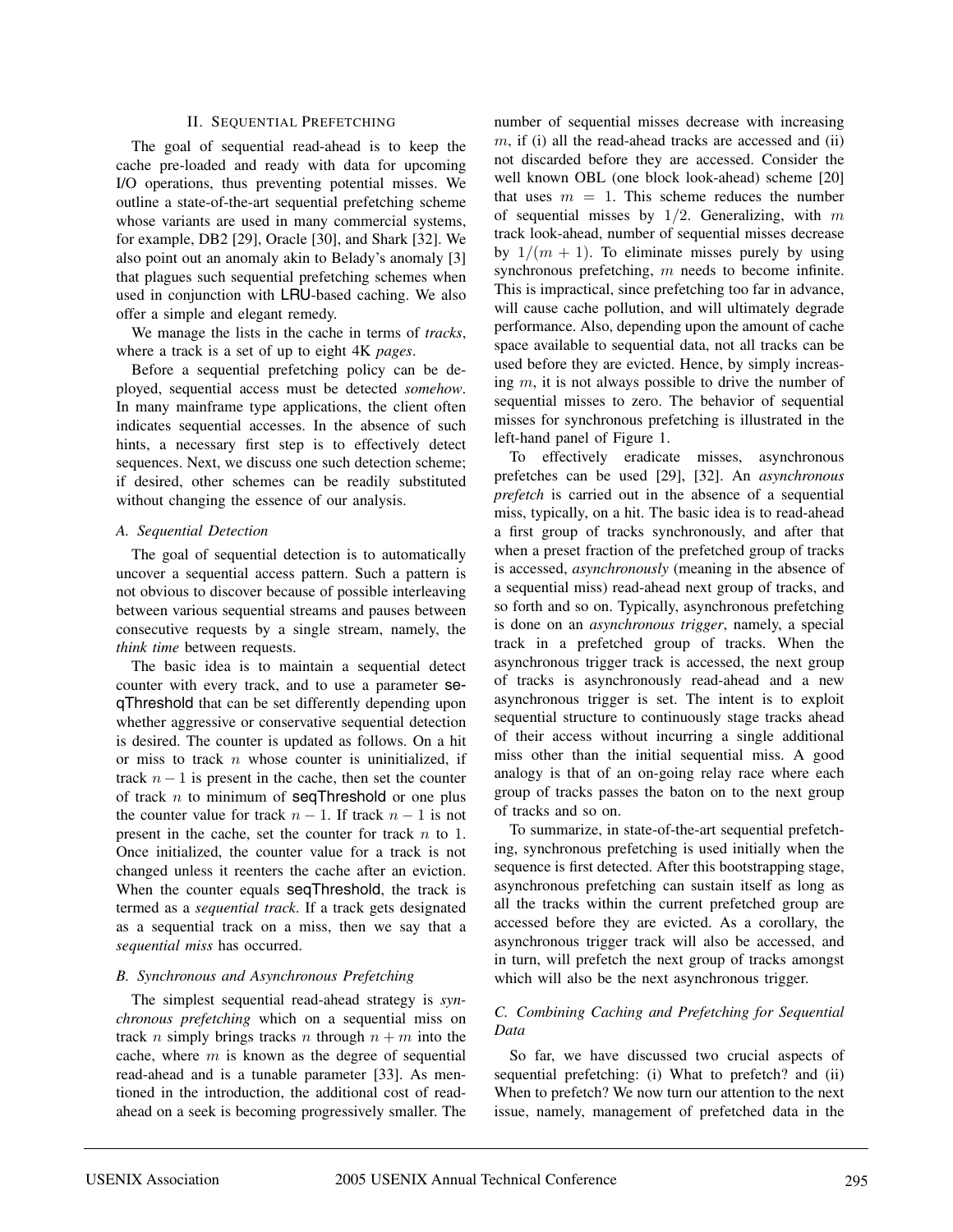

Fig. 1. Both of the above graphs were obtained via a simulation for a single sequential stream. The left-hand panel depicts behavior of sequential misses for synchronous prefetching. The lower most hyperbolic curve corresponds to an idealized situation with an infinite degree of read-ahead. It can be seen that for a fixed, finite degree of read-ahead m, sequential misses initially follow the hyperbolic curve, and, then become constant. Moreover, higher the degree of read-ahead, the smaller the minimum constant attained. The right-hand panel depicts behavior of sequential misses for synchronous+asynchronous prefetching with and without an anomaly. The anomalous curve initially follows the hyperbolic curve, but has a bump before going to zero.

cache. Given a fixed amount of cache, prefetched data cannot be kept forever and must eventually be replaced. Prefetching and caching are intertwined, and cannot be studied in isolation.

In practice, the most widely used online policy for cache management is LRU that maintains a doublylinked list of tracks according to recency of access. In the context of sequential prefetching, when tracks are prefetched or accessed, they are placed at the MRU (most recently used) end of the list. And, for cache replacement, tracks are evicted from the LRU end of the list.

We now describe an interesting situation that arises when the above described synchronous+asynchronous prefetching strategy is used along with the LRU-based caching. Suppose that the asynchronous trigger track in a currently active group of prefetched tracks is accessed. This will cause an asynchronous prefetch of the next group of tracks. In an LRU-based cache, these newly fetched group of tracks along with the asynchronous trigger track will be placed at the MRU end of the list. The unaccessed tracks within the current prefetch group remain where they were in the LRU list, and, hence, in some cases, could be near the LRU end of the list. However, observe that these unaccessed tracks within the current prefetch group will be accessed before the tracks in the newly prefetched group. Hence, depending upon the amount of cache space available for sequential data, it can happen that some of these unaccessed tracks may be evicted from the cache before they are accessed resulting in a sequential miss. Furthermore, this may happen repeatedly, thus defeating the purpose of employing asynchronous prefetching. This observation is related to "Do No Harm" rule of [34] in the context of offline policies for integrated caching and prefetching.

In a purely demand-paging context, LRU is a *stack*

*algorithm* [2]. Quite surprisingly, when LRU-based caching is used along with the above prefetching strategy, the resulting algorithm violates the stack property. As a result, when the amount of cache space given to sequentially prefetched data increases, sequential misses do not necessarily decrease. This anomaly is illustrated in the right-hand panel of Figure 1. As will be seen in the sequel, a stack property is a crucial ingredient in our algorithm.

At the cost of increasing sequential misses, both of the above problems can be hidden if (i) only synchronous prefetching is used or (ii) both synchronous+asynchronous prefetching are used and the asynchronous trigger is always set to be the last track in a prefetched group. The first approach amounts to a relapse in which we forego all potential benefits of asynchronous prefetching. The second approach is attractive in principle; however, if the track being prefetched is accessed before it is in the cache, then the resulting sequential miss will not be avoided. To avoid this sequential miss, in real life, the asynchronous trigger track is set sufficiently before the last prefetched track so that the next prefetched group arrives in cache before it is actually accessed.

Unlike the above two approaches, we are interested in fixing the anomalous behavior without incurring additional sequential misses. To this end, we now propose a simple to implement and elegant algorithmic enhancement. As mentioned above, in an LRU-based cache, the newly prefetched group of tracks along with the asynchronous trigger track in the current group of tracks are placed at the MRU end of the list. We propose, in addition, to also move all unaccessed tracks in the current group of tracks to the MRU end of the list. As can be seen in the right-hand panel of Figure 1, this enhancement retains all benefits of asynchronous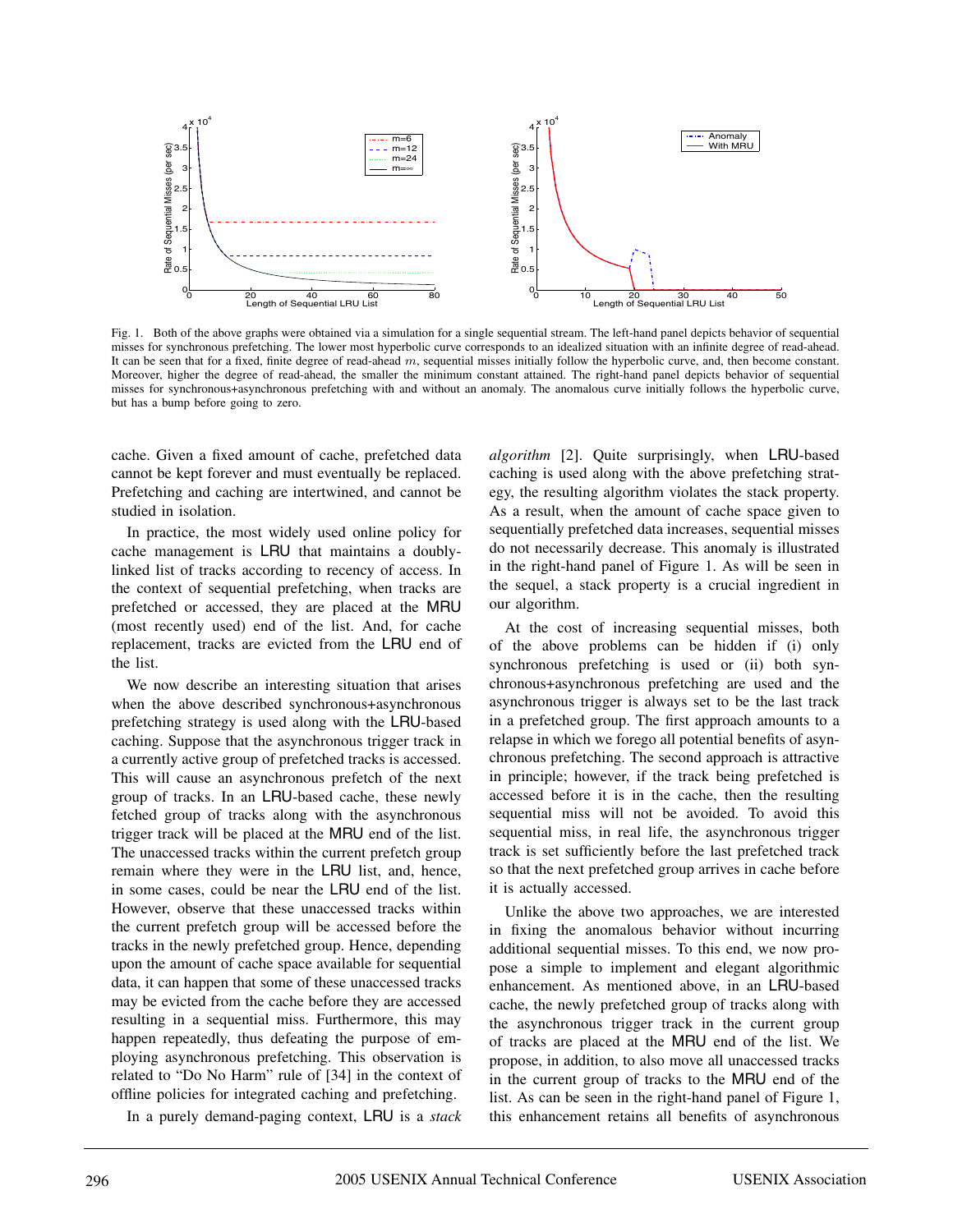prefetching while ridding it of its anomalous behavior.

## III. SARC: SEQUENTIAL PREFETCHING IN ADAPTIVE REPLACEMENT CACHE

So far, we have focused primarily on designing an effective sequential prefetching strategy along with an LRU-based caching policy for housing sequential data. Typical workloads contain a mix of sequential and random streams. We now turn our attention to designing an integrated cache replacement policy that manages the cache space amongst both of these classes of workloads so as to minimize the overall miss rate.

#### *A. Prior Work*

A number of approaches have been proposed for integrated caching of sequential and random data. Almost all of them employ an LRU variant. One simple approach [20] that we call LRU-Top is to maintain a single LRU list for both sequential and random data, and whenever tracks are prefetched or accessed, they are placed at the MRU end of the list. The tracks are evicted from the LRU end of the list. Another approach [35], [36] that we call LRU-Bottom is to maintain a single LRU list for both sequential and random data; however, while random data is inserted at the MRU end of the list, sequential data is inserted near the LRU end. For another interesting LRU variant, see [37]. [1] suggested holding sequential data for a fixed amount of time, while [29] suggested giving sequential data a fixed, predetermined portion of the cache space. [34] studied offline, optimal policies for integrated caching and prefetching. In a recent work, [38] focused on general demand prepaging and noted that the amount of cache space devoted to prefetched data is "critical, and its ideal value depends not only on the predictor and the degree, but also on the main memory size, the application, and the reference behavior of the process." In other words, no strategy that is independent of the workload characteristics is likely to be universally useful.

In the context of demand paging, in addition to LRU, a number of cache replacement policies have been studied, see, for example, LFU, FBR, LRU-2, 2Q, MQ, LRFU, and ARC. For a detailed overview of these algorithms, see [7], [8]. Our context is different than that of these algorithms, since we are interested in integrated policies for caching and prefetching. Previously, [14] have considered adaptively balancing cache amongst three partitions: LRU cache, hinted cache, and prefetch cache. It is not clear how to efficiently extend the algorithm in [14] in presence of potentially a very large number of sequential streams.

Our algorithm, namely, Sequential Prefetching in Adaptive Replacement Cache (SARC), is closely related to–but distinct from–Adaptive Replacement Cache (ARC). In particular, the idea of two adaptive lists in SARC is inspired by ARC. There are several differences between the two algorithms: (i) ARC is applicable only in a demand paging scenario, whereas SARC combines caching along with sequential prefetching. (ii) While ARC maintains a history of recently evicted pages, SARC does not need history and is also simpler to implement.

#### *B. Our Approach*



Fig. 2. SARC separates sequential and random data into two lists, and maintains a desired size parameter for the sequential list. The desired size is continually adapted in response to a dynamic, changing workload. Specifically, if the bottom portion of SEQ list is found to be more valuable than the bottom portion of RANDOM list, then the desired size is increased; otherwise, the desired size is decreased.

We shall develop an adaptive, self-tuning, low overhead algorithm that dynamically partitions the amount of cache space amongst sequential and random data so as to minimize the overall miss rate. Given the radically different nature of sequentially prefetched pages and the random data, it is natural to separate these two types of data. As shown in Figure 2, we will manage each class in separate LRU lists: RANDOM and SEQ. One of our goals is to avoid *thrashing* [34] that happens when more precious demand-paged random pages are replaced with less precious prefetched pages (cache pollution) or when prefetched pages are replaced too early before they are used.

A key idea in our algorithm is to maintain a desired size (see Figure 2) for SEQ list. The tracks are evicted from the LRU end of SEQ, if its size (in pages) is larger than the desired size; otherwise, the tracks are evicted from the LRU end of RANDOM. The desired size is continuously adapted. We now explain the intuition behind this adaptation.

Assuming that both the lists satisfy the LRU stack property (see Section II-C), the optimum partition is one that equalizes the marginal utility of allocating additional cache space to each list. We design a *locally*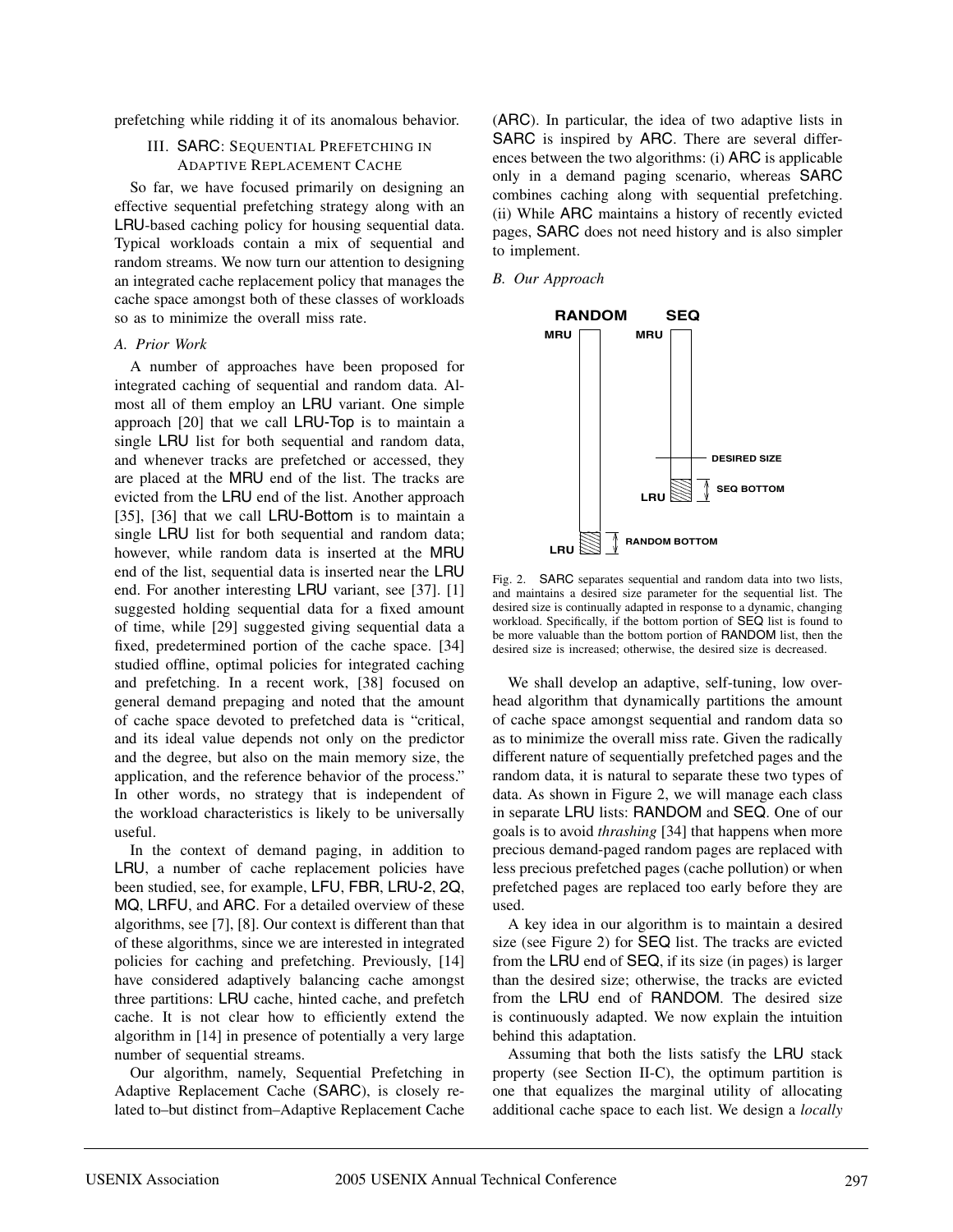*adaptive* algorithm that starts from any given cache partitioning and gradually and dynamically tweaks it to gear it towards the optimum. As an important step towards this goal, we first derive an elegant analytical model for computing the marginal utility of allocating additional cache space to sequentially prefetched data. In other words, how does the number of sequential misses experienced by SEQ change as the size of the list changes. Similarly, as a second step, we empirically estimate the marginal utility of allocating additional cache space to random data. Finally, as the third step, if during a certain time interval the marginal utility of SEQ list is higher than that of RANDOM list, then the desired size is increased; otherwise, the desired size in decreased.

#### *C. Single Sequential Stream*

For simplicity, assume that there is only one request to each track. Multiple consecutive requests do not change the final algorithm in any way.

Every track in cache has a time stamp that is updated with the current time whenever the track is placed at the MRU position of either list. Let T denote the *temporal length*, that is, the time difference between the MRU and LRU time stamps of SEQ.

Let  $s_1$  and  $s_1^a$  denote the rates of sequential misses of one stream when synchronous and synchronous+asynchronous prefetching, respectively, are employed.



Fig. 3. Via simulation for a single sequential stream, we depict behavior of  $s_1$  (rate of sequential misses for synchronous prefetching),  $s_1^a$ (rate of sequential misses for synchronous+asynchronous prefetching), and  $s'_1$  (an approximation to  $s_1^a$ ). The hyperbolic curve  $s_1$  flattens out at point  $(T_1, s_1^s)$ .

Figure 3 displays the behavior of  $s_1$  and  $s_1^a$  as the temporal length varies. As discussed in Section II-B, under synchronous prefetching, sequential misses or its rate is inversely proportional to the degree of readahead. If, however, the read-ahead are discarded before they are accessed, the *effective degree of read-ahead* decreases. Whenever he effective degree of read-ahead is less than the actual degree, it is proportional to the temporal length of the list. Hence, we have that

$$
s_1 = \begin{cases} (\text{constant})/T & 0 \le T \le T_1 \\ s_1^s & T_1 < T, \end{cases} \tag{1}
$$

where  $s_1^s > 0$  is the smallest attainable rate of sequential misses (which is inversely proportional to the actual degree of read-ahead) and  $T_1$  is the smallest temporal length that attains  $s_1^s$ . As previously discussed in Section II-B and depicted in Figure 3,  $s_1^a$  drops to zero when  $s_1$  flattens out:

$$
s_1^a = \begin{cases} s_1 & 0 \le T \le T_1 \\ 0 & T_1 < T. \end{cases} \tag{2}
$$

For later use, we define the curve  $s'_1$  as:

$$
s_1' = \begin{cases} s_1 - T(s_1^s)/(T_1) & 0 \le T \le T_1 \\ 0 & T_1 < T. \end{cases} \tag{3}
$$

Observe that the curve  $s'_1$  distributes the discontinuity of  $s_1^a$  throughout the interval  $[0, T_1]$ .

#### *D. Marginal Utility of* SEQ

When we have multiple streams, their think times will in general be different. Also, in general, each client will have different number of accesses to each track before moving onto the next track. Fortunately, these differences do not enter our analysis below.

Let us suppose that there are  $\ell$  streams. The parameter  $\ell$  will not appear anywhere in our algorithm. Let  $s_i^a$ ,  $1 \leq i \leq \ell$ , denote the rate of sequential misses of stream i for synchronous+asynchronous prefetching. Observe that these individual numbers are generally not easily observable. However, their sum

$$
s = \sum_{i=1}^{\ell} s_i^a \tag{4}
$$

is simple to observe in a real system.

Let  $L$  denote the length of the list  $SEQ$  in number of 4K pages. To compute the marginal utility of SEQ, we examine how the overall rate of sequential misses changes, namely,  $\Delta s$ , in response to a small change  $\Delta L$  in L. By the stack property of SEQ, as L increases (respectively, decreases) s decreases (respectively, increases). Hence,  $\Delta s/\Delta L$  is always negative. The marginal utility is measured by the magnitude of this quantity. We shall lower bound this negative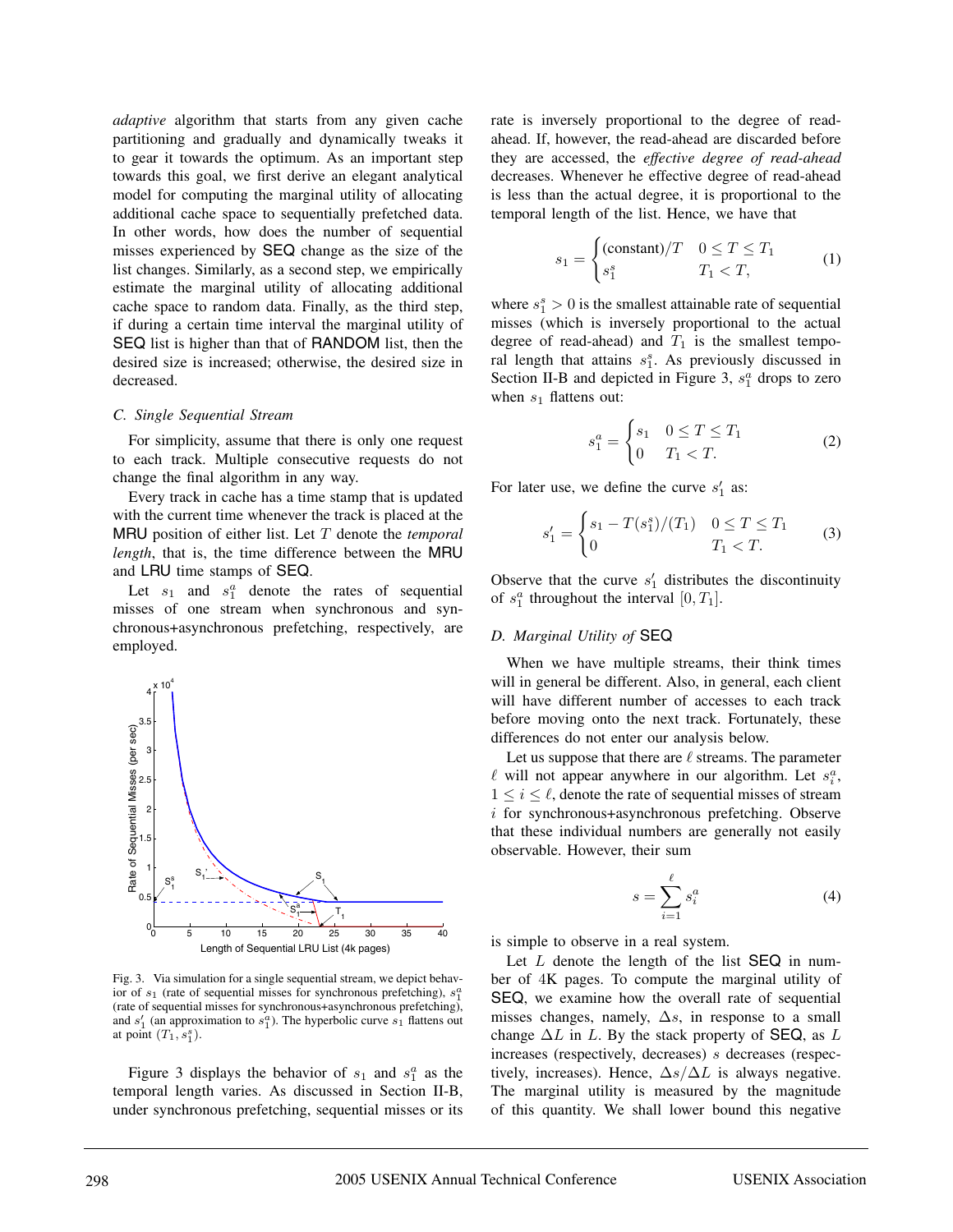quantity, and, in turn, upper bound the marginal utility.

$$
\frac{\Delta s}{\Delta L} = \frac{\Delta T}{\Delta L} \frac{\Delta s}{\Delta T}
$$
\n
$$
\stackrel{(a)}{=} \frac{\Delta T}{\Delta L} \sum_{i=1}^{\ell} \frac{\Delta s_i^a}{\Delta T}
$$
\n
$$
\stackrel{(b)}{\geq} \frac{\Delta T}{\Delta L} \sum_{i=1}^{\ell} \frac{\Delta s_i'}{\Delta T}
$$
\n
$$
\stackrel{(c)}{=} \frac{\Delta T}{\Delta L} \sum_{i=1}^{\ell} I(T < T_i) \cdot \left(\frac{\Delta s_i}{\Delta T} - \frac{s_i^s}{T_i}\right)
$$
\n
$$
\stackrel{(d)}{=} \frac{\Delta T}{\Delta L} \sum_{i=1}^{\ell} I(T < T_i) \cdot \left(-\frac{s_i}{T} - \frac{s_i}{T} \left(\frac{T}{T_i}\right)^2\right)
$$
\n
$$
\stackrel{(e)}{\geq} \frac{\Delta T}{\Delta L} \sum_{i=1}^{\ell} \left(-2\frac{s_i^a}{T}\right)
$$
\n
$$
\stackrel{(f)}{=} -2\frac{\Delta T}{\Delta L} \frac{s}{T}
$$
\n
$$
= -2\frac{L\Delta T}{T\Delta L} \frac{s}{L}
$$
\n
$$
\stackrel{(g)}{=} -2\frac{s}{L}, \tag{5}
$$

where (a) follows from  $(4)$ ; (b) follows since, by definitions in (2) and (3),  $s_i'$  that is steeper than  $s_i^a$  throughout the continuous region  $[0, T_i)$ ; (c) follows from (3) and  $I$  is the indicator function that takes value 1 or 0 depending upon whether  $T < T_i$  or not; (d) follows from (1); (e) follows since  $T < T<sub>i</sub>$  and the indicator function  $I(T < T<sub>i</sub>)$  can be removed since when I is zero  $s_i^a$  is also zero; (f) follows from (4); and (g) follows since, in practice, there is linear relationship between  $L$ and  $T$ . In other words, as the length of the list increases (respectively, decreases) the time difference between the MRU and LRU time stamps of the list increases (respectively, decreases) proportionately for any given workload.

Let  $T_i$ ,  $1 \leq i \leq \ell$ , denote the times at which various streams attain zero misses (see Figure 3). Mathematically, the above chain of inequalities is valid at all points in [0,  $\infty$ ) except at  $T_i$ ,  $1 \le i \le \ell$ , since at  $T_i$ ,  $\Delta s_i^a / \Delta T$  is not defined. However, our choice of the approximating curve  $s_i$  is such that it cleverly distributes the magnitude of the drop in  $s_i^a$  at  $T_i$  evenly throughout the interval  $[0, T<sub>i</sub>)$ , and, hence, in practice, the inequalities are applicable. This approximation smoothes out the changes in  $\Delta s$  in relation to  $\Delta L$  at the discontinuities and paves the way for designing a locally adaptive algorithm such as ours.

We now have the following bounds

$$
-\frac{s}{L} \ge \frac{\Delta s}{\Delta L} \ge -2\frac{s}{L},
$$

where the upper bound follows from (1) and (2) and

the lower bound follows from (5). In other words, the marginal utility lies somewhere between  $s/L$  and  $2s/L$ , but closer to latter in practice. In this paper, we have chosen  $2s/L$  to approximate the marginal utility of SEQ.

#### *E. Marginal Utility of* RANDOM

The RANDOM list contains essentially only demandpaged, non-sequential data. For demand paged data, LRU is a stack algorithm. In other words, increasing (respectively, decreasing) the length of the list leads to smaller (respectively, larger) number of misses.

Let r denote the rate of cache misses in RANDOM. To compute the marginal utility of RANDOM, we examine r changes, namely,  $\Delta r$ , changes in response to a small change  $\Delta L$  in L. By the stack property, as L increases (respectively, decreases)  $r$  decreases (respectively, increases). Hence,  $\Delta r / \Delta L$  is always negative. The marginal utility is measured by the magnitude of this quantity. Unlike SEQ list where an analytical model was necessary, for the RANDOM list the quantity  $\Delta r/\Delta L$  can be estimated directly from real-time cache introspection.

We will monitor  $\Delta L$  cache space at the bottom of RANDOM list (see Figure 2), and observe rate of hits  $\Delta r$  in this region. A bottom hit is an indication that a miss has been saved due to the cache space at the bottom of RANDOM. In other words, if cache space  $\Delta L$  at the bottom was not allocated to RANDOM, then the rate of misses r would increase by  $\Delta r$ . We assume that  $\Delta r/\Delta L$  is a constant in a small region (generally much smaller than even  $\Delta L$ ) at the bottom of the list where our locally adaptive algorithm is active. Hence, as a corollary, if a small amount of cache space were added to RANDOM, then the misses would decrease in proportion to  $\Delta r/\Delta L$ .

However, allocating more cache space to RANDOM will take away equal amount from **SEQ**, and, hence, needs to be carefully weighed. The optimum is attained when marginal utilities of both the lists are equalized.

#### *F. Equalizing Marginal Utilities*

Figure 2 depicts the structure of our algorithm. Fix the size of RANDOM bottom  $\Delta L$  to a small constant fraction of the cache size. The essence of the algorithm is to compare the absolute values of

$$
\frac{\Delta s}{\Delta L} \left( \approx \frac{2 \cdot s}{L} \right) \text{ and } \frac{\Delta r}{\Delta L}.
$$

If  $(2s)/L$  is larger than the magnitude of  $\Delta r/\Delta L$ , then it is more advantageous to transfer cache space from the bottom of RANDOM to the bottom of SEQ and hence we increase the desired size of SEQ; otherwise, we decrease the desired size of SEQ.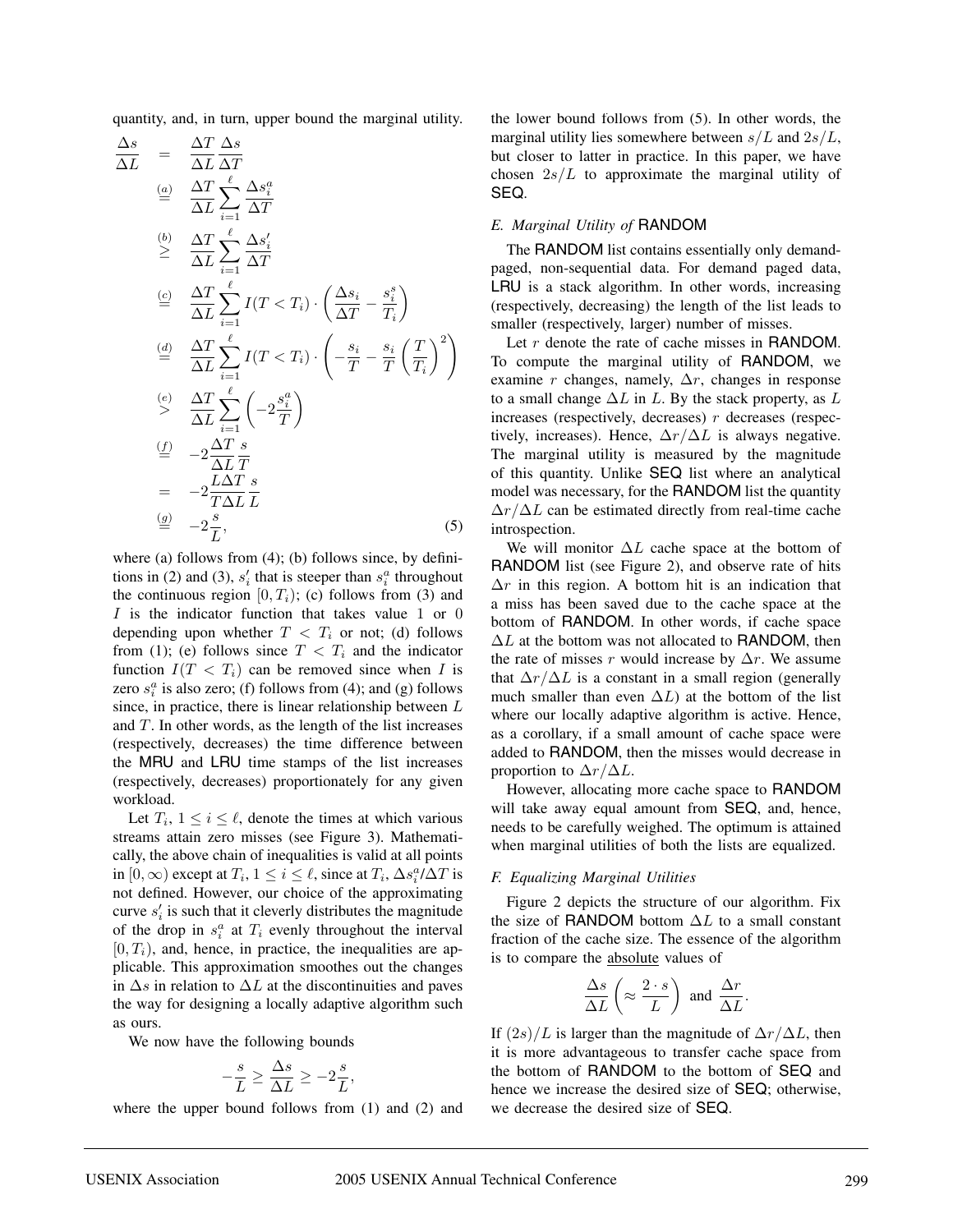So far, the time interval for sampling the rates  $\Delta r$ and s has not been fixed. The smaller the time interval the more adaptive the algorithm, while larger the time interval the smoother and slower the adaptation. Our algorithm implicitly selects a time interval based on cache hits. Thus, the rate of adaptation is derived from and adapts to the workload itself. Specifically, we select the time interval to be the time difference between two successive hits in the bottom of the RANDOM list. In this case,  $\Delta r$  is just a constant 1, and we measure s during the same interval. Thus, we now need to simply compare

$$
\frac{2 \cdot s}{L}
$$
 and  $\frac{1}{\Delta L}$ , or, equivalently,  $\frac{2 \cdot s \cdot \Delta L}{L}$  and 1. (6)

## *G.* SARC

We now weave together the above analysis and insights into a concrete, adaptive (self-tuning) algorithm that dynamically balances the cache space allocated to RANDOM and SEQ data under different conditions such as different number of sequential/random streams, different data layout strategies, different think times of sequential/random streams, different cachesensitivities/footprints of random streams, and different I/O intensities. The complete algorithm is displayed in Figure 4. SARC is extremely simple to implement and has virtually no computational/space overhead over an LRU-based implementation.

In our experiments, we have set  $\Delta L$  to be 2% of the cache space. Any other small fraction would work as well.

In the algorithm, we will need to determine if a hit in one of the lists was actually in its bottom (see lines 6 and 12). Of course, one could maintain separate fixed sized bottom lists for both the lists. However, with an eye towards simplification and computational efficiency, we now describe a time-based approximation to achieve nearly the same effect. We now describe how to determine if the a hit in SEQ lies in its bottom  $\Delta L$ . Let  $T<sub>MRU</sub>$  and  $T<sub>LRU</sub>$  denote the time stamp of the MRU and LRU tracks, respectively, in SEQ. Let  $L$  denote the size of SEQ in pages. Let  $T<sub>HIT</sub>$  denote the time stamp of the hit track. Now, if

$$
(T_{\mathsf{HIT}}-T_{\mathsf{LRU}})\leq \frac{\Delta L}{L}(T_{\mathsf{MRU}}-T_{\mathsf{LRU}}),
$$

then we say that a bottom hit has occurred. The same calculation can also be used for determining the bottom hits in RANDOM.

The algorithm uses the following constants:  $m$  (lines 18 and 32) denotes the degree of synchronous and asynchronous read-ahead;  $q$  (lines 18 and 32) denotes the number of disks in a RAID group; triggerOffset (line 49) is the offset from the end of a prefetched group of tracks and is used to demarcate the asynchronous trigger; LargeRatio (line 13) is a threshold, say, 20, to indicate that the ratio has become much larger than 1; and FreeQThreshold (line 52) denotes the desired size of the FreeQ. Shark uses RAID arrays (either RAID-5 or RAID-10) at the back-end. Our machine (see Section IV-B) was configured with RAID-5 (6 data disks + parity disk + spare disk) meaning that  $q = 6$ . RAID allows for parallel reads since logical data is striped across the physical data disks. To leverage this, setting m as a multiple of q is meaningful. We set  $m = 24$ . Finally, we chose triggerOffset to be 3.

The algorithm is self-explanatory. We now briefly explain important portions of the algorithm in Figure 4 in a line-by-line fashion.

Lines 1-3 are used during the initialization phase only. The counter seqMiss tracks the number of sequential misses between two consecutive bottom hits in RANDOM, and is initialized to zero. The variable desiredSeqListSize is the desired size of SEQ, and is initially set to zero meaning adaptation is shut off. The adaptation will start only after SEQ is populated (see lines 69-73). The variable adapt determines the instantaneous magnitude and direction of the adaptation to desiredSeqListSize.

Lines 4-50 describe the cache management policy. The quantity ratio in line 4 is derived from (6). Lines 5-10 deal with the case when a track in RANDOM is hit. If the hit is in the bottom portion of the RANDOM list (line 6), then seqMiss is reset to zero (line 7) since we are interested in number of sequential misses between two successive hits in the bottom of RANDOM. Line 8, sets the variable

$$
\mathsf{adapt} = \frac{2 \cdot \mathsf{seqMiss} \cdot \Delta L}{L} - 1.
$$

Note that in the steady state the rate of new tracks being added to any cache is the same as the rate of old tracks being demoted from the cache. This rate is an upper bound on the rate at which the size of either SEQ or RANDOM can change while keeping the total number of tracks in the cache constant. Since adapt is used to change the desiredSeqListSize, it is therefore not allowed to exceed 1 or be less than  $-1$ . Observe that by the test prescribed in (6), if adapt is greater than zero, then we would like to increase desiredSeqListSize, else we would like to decrease it. This increase or decrease is executed in line 70. Also, observe that when the inequality between the marginal utilities of SEQ and RANDOM is larger, the magnitude of adapt is larger, and, hence, a faster rate of adaptation is adopted, whereas when the two marginal utilities are nearly equal, adapt will be close to zero, and a slower rate of adaptation is adopted. Finally, observe that line 70 (which carries out the actual adaptation) is executed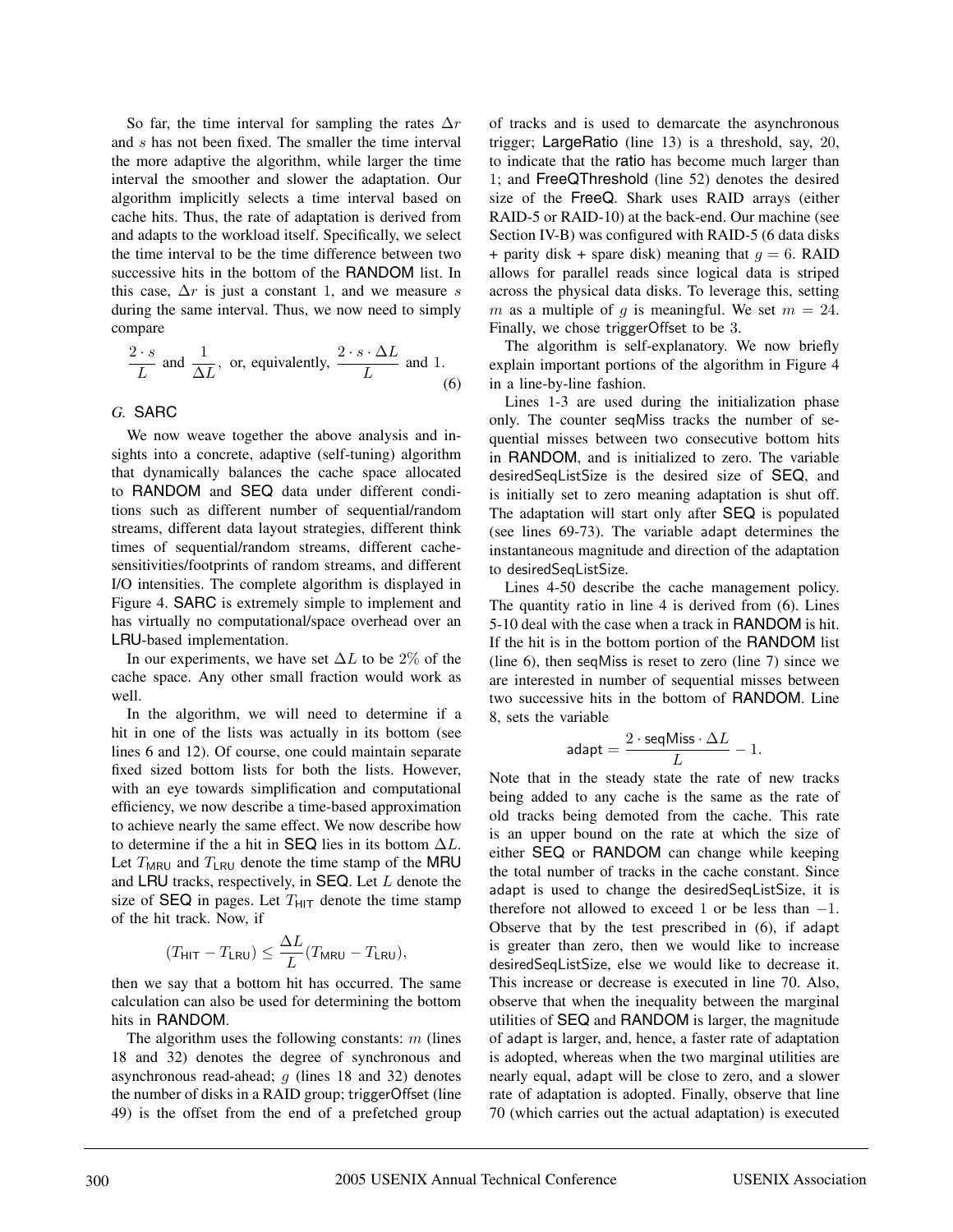INITIALIZATION: Set the adaptation variables to 0.

- 1: Set seqMiss to 0
- 2: Set adapt to 0
- 3: Set desiredSeqListSize to 0

CACHE MANAGEMENT POLICY:

Track  $x$  is requested:

4: Set ratio =  $(2 \cdot \text{seqMiss} \cdot \Delta L)/\text{seqListSize}$ 

```
5: case i: x \in RANDOM (HIT)
6: if x \in RANDOM BOTTOM then
7: Reset seqMiss = 08: Set adapt = max(-1, min(ratio - 1, 1))9: endif
10: Mru(x, RANDOM)
```

```
11: case ii: x \in \text{SEQ (HIT)}
```

```
12: if x \in SEQ BOTTOM then
13: if (ratio > LargeRatio) then
14: Set adapt = 115: endif
16: endif
17: if x is AsyncTrigger then
18: ReadAndMru([x + 1, x + m - x\%g], SEQ)
19: endif
20: Mru(x, SEQ)
21: if track (x - 1) \in (SEQ \cup \text{ RANDOM}) then
22: if (\text{seqCounter}(x-1) == 0) then
23: Set seqCounter(x) = max (seqThreshold,
             seqCounter(x - 1) + 1)24: endif
25: else
```

```
26: Set seqCounter(x) = 1
```

```
27: endif
```

```
28: case iii: x \notin (SEQ \cup RANDOM) (MISS)
```

```
29: if (x - 1) \in (SEQ \cup \text{RANDOM}) then
30: if seqCounter(x - 1) == seqThreshold then
31: seqMiss++
32: ReadAndMru([x, x + m - x\%g], SEQ)
33: Set seqCounter(x) = seqThreshold
34: else
35: ReadAndMru([x, x], RANDOM)
36: Set seqCounter(x) =
            seqCounter(x - 1) + 137: endif
38: else
39: Set seqCounter(x) = 1
```

```
40: endif
```
CACHE MANAGEMENT POLICY (CONTINUED):

ReadAndMru( [start, end], listType )

- 41: foreach track  $t$  in [start, end]; do
- 42: if  $t \notin (SEQ \cup RANDOM)$  then
- 43: grab a free track from FreeQ
- 44 read track t from disk
- 45: endif
- 46: Mru $(t, \text{ listType})$
- 47: done
- 48: if  $(listType == SEQ)$
- 49: Set AsyncTrigger as (end triggerOffset)
- 50: endif

FREE QUEUE MANAGEMENT:

```
FreeQThread()
51: while (true) do
52: if length(\text{FreeQ}) < FreeQThreshold then
53: if (seqListSize \langle \Delta L \rangleor randomListSize < \Delta L) then
54: if (lru track of SEQ is older than
          lru track of RANDOM) then
55: EvictLruTrackAndAdapt(SEQ)
56: else
57: EvictLruTrackAndAdapt(RANDOM)
58: endif
59: else
60: if (seqListSize > desiredSeqListSize) then
61: EvictLruTrackAndAdapt(SEQ)
62: else
63: EvictLruTrackAndAdapt(RANDOM)
64: endif
65: endif
66: endif
67: endwhile
EvictLruTrackAndAdapt( listType )
```
68: evict lru track in listType and add it to FreeQ

- 69: if (desiredSeqListSize  $> 0$ ) then
- 70: Set desiredSeqListSize += adapt / 2
- 71: else
- 72: Set desiredSeqListSize = seqListSize
- 73: endif

Fig. 4. Algorithm for Sequential Prefetching Adaptive Replacement Cache. This algorithm is completely self-contained, and can directly be used as a basis for an implementation. The algorithm starts from an empty cache.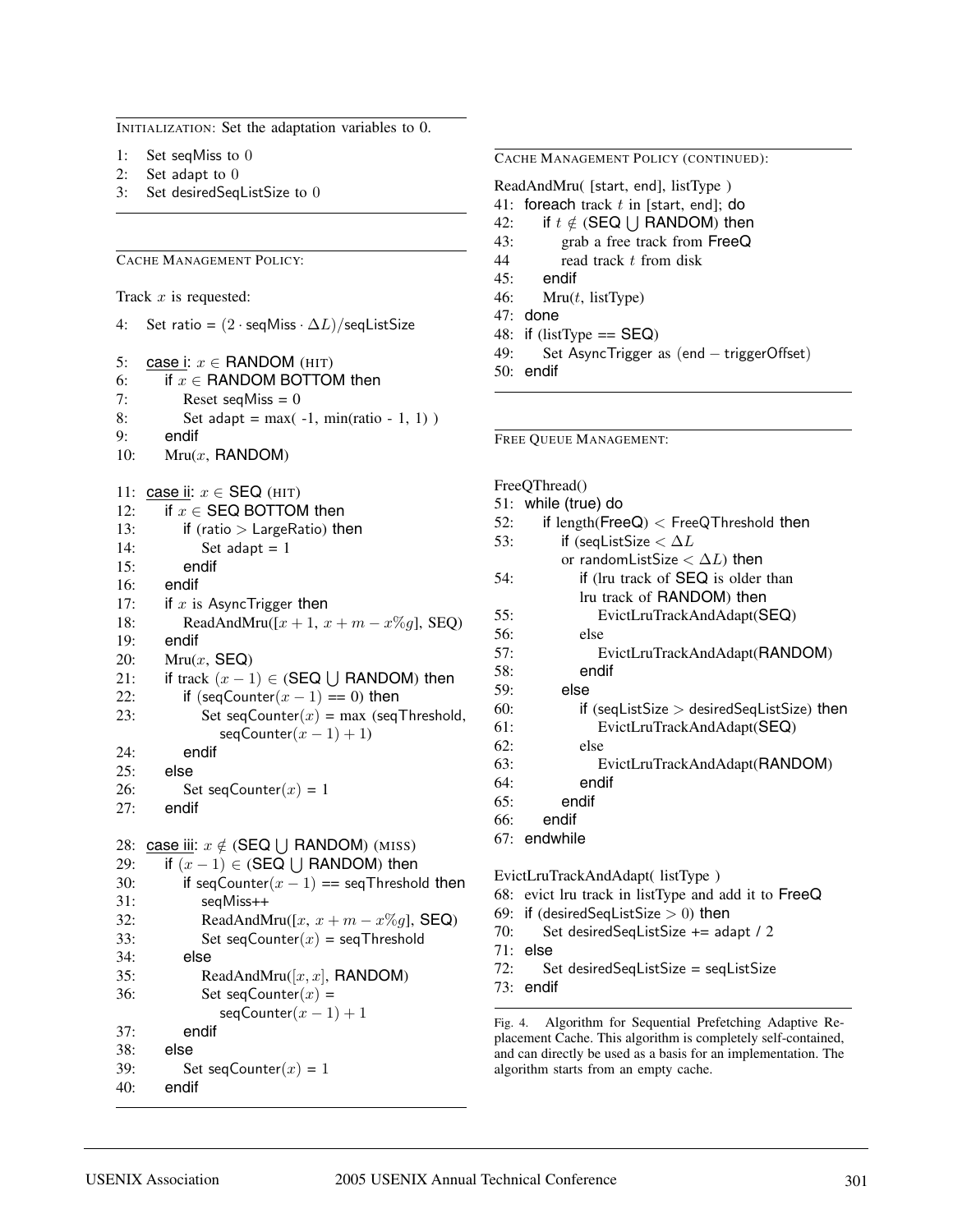only when a track is actually evicted from one of the lists. In a steady state, tracks are evicted from the cache at the rate of cache misses. Hence, a larger (respectively, a smaller) rate of misses will effect a faster (respectively, a slower) rate of adaptation. Hence, SARC adapts not only the sizes of the two lists, but also the rate at which the sizes are adapted.

Lines 11-27 deal with the case when a track in SEQ is hit. If the hit is in the bottom portion of the SEQ list (line 12) and ratio has become large (line 13), in other words, no hit has been observed in the bottom of the RANDOM list while comparatively large number of sequential misses have been seen on the SEQ list, then set adapt to  $1$  (line 14) meaning that increase desiredSeqListSize at the fastest rate possible. Now, if the hit track is an asynchronous trigger track (line 17), then asynchronously read-ahead the next sequential group of tracks (line 18). Lines 21-27 describe how the sequential detection mechanism in Section II-A is implemented.

Lines 28-40 deal with a cache miss. For a sequential miss (lines 29-31), synchronously read-ahead a sequential group of tracks (line 32). The remaining lines deal with sequential detection mechanism in Section II-A.

Lines 41-50 (i) read the missing tracks from a given range of tracks; (ii) places all tracks in the given range at the MRU position; and (iii) set the asynchronous trigger.

Lines 51-73 implement the cache replacement policy and carry out the adaptation. As is typical in multithreaded systems, we assume that these lines run on a separate thread (line 51). If the size of the free queue drops below some predetermined threshold (line 52), then tracks are evicted from SEQ if it exceeds desiredSeqListSize and tracks are evicted from RAN-DOM otherwise. In either case, the evicted tracks are placed on the free queue. Observe that SARC becomes active (lines 60-64) only if the sizes of both the SEQ and the RANDOM list exceed  $\Delta L$ . Otherwise, a simple LRU eviction (lines 54-58) is done. Whenever the utility of one of the two lists becomes so small when compared to the utility of the other list that its size eventually drops below  $\Delta L$ , we do not want to waste even  $\Delta L$ amount of cache, and revert back to LRU. Whenever both list sizes exceed  $\Delta L$ , SARC takes over. Finally, lines 68-73 evict the LRU track from the desired list, and effect an adaption as already described above.

Our description of SARC is now complete.

## IV. SYSTEM IMPLEMENTATION, WORKLOAD, AND RESULTS

We implemented SARC and two well known LRU variants, namely, LRU Top and LRU Bottom (see Section III-A), on IBM Shark (formally, TotalStorage Enterprise Storage Server Model 800) hardware. We

compare the performance of SARC to the LRU variants on an SPC-1 Like benchmark workload in different configurations.

#### *A. Shark*



Fig. 5. A conceptual representation of IBM Shark (Enterprise Storage Server 800) [39].

Figure 5 outlines the architecture of Shark. The architecture can support upto 16 host adapters (HA) in four host adapter bays. The host adapters can have fiber channel, ESCON, or SCSI ports. Shark has two active cluster processors with symmetrical multiprocessors (SMP) for performance, reliability, and availability. Each host adapter is connected to both the SMP clusters via the Common Parts Interconnect (CPI). Either cluster is able to handle IOs from any host adapter. Both the clusters have multiple SMPs in processor drawers and have an I/O drawer which provide PCI connections for access to non-volatile, battery-backed memory (denoted as NVS in the figure) and the device adapters (denoted as DA in the figure). The processor drawer also contains up to 32GB cache per cluster. For read data, the host adapter directs the request to the appropriate cluster. For write data, the data is written to both the clusters: on one it resides in the SMP RAM and on the other cluster it resides in the NVS memory. At the back-end, Shark uses RAID arrays (or arrays) that can be configured as RAID-5 or RAID-10. For further details on Shark, please see [31], [39].

#### *B. Our Experimental Setup*

Our Shark was equipped with: 8 GB cache (per cluster), 2 GB NVS (per cluster), four 600 MHz PowerPC/RS64IV CPUs (per cluster), and 16 RAID-5 (6 + parity + spare) arrays with 72 GB, 10K rpm drives. We use only one cluster since enhancements provided by dual cluster are not necessary to study effectiveness of cache algorithms. In a single cluster mode, the behavior of our experimental software on Shark does not change other than the fact that writes now go to both the NVS memory as well as the SMP RAM in the same cluster.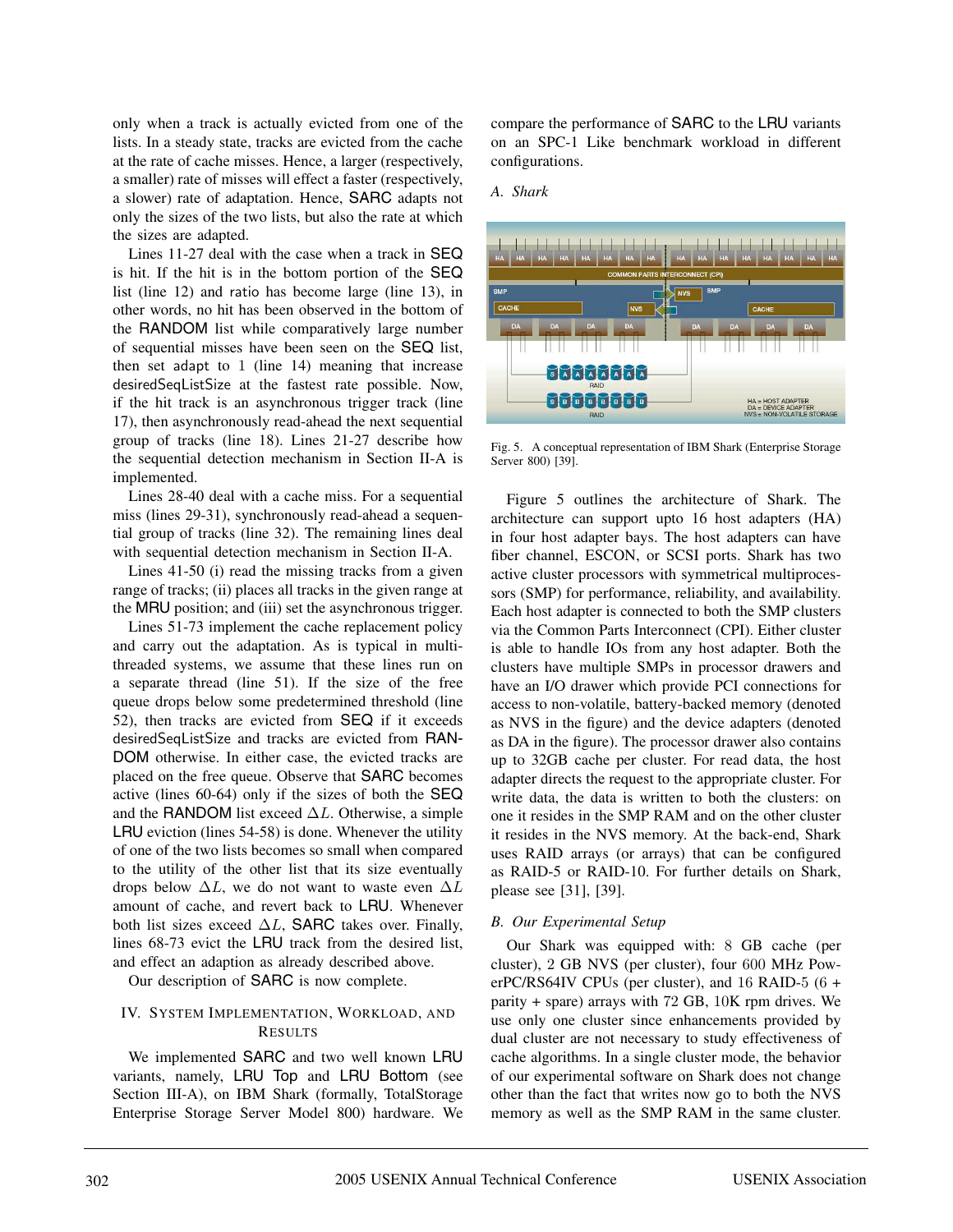|                         | Warm-up | Measurement |       |       |       |       |      |
|-------------------------|---------|-------------|-------|-------|-------|-------|------|
|                         | Phase   | Phase       |       |       |       |       |      |
| Time (in minutes)       | 120     | 30          | 30    | 30    | 30    | 30    | 30   |
| Load (percentages)      | 100     | 100         | 97.5  | 95    | 80    | 50    |      |
| High Load (scaled IOPS) | 25000   | 25000       | 23750 | 22500 | 20000 | 12500 | 2500 |
| Low Load (scaled IOPS)  | 11364   | 11364       | 10795 | 10227 | 9091  | 5682  | 1136 |

TABLE I. The structure of the SPC-1 Like benchmark on two different loads. For both loads, the warm-up phase is run for 120 minutes followed by 6 measurement phases of 30 minutes each. The purpose of the warm-up phase is to fill-up the cache and to brings it to a steady-state. Observe that in the measurement phase, we gradually decrease the load in proportion 100%, 97.5%, 95%, 80%, 50%, and 10%, where 100%, represents the highest load. This allows studying the behavior of the storage controller under a wide range of load conditions.

The essence of our results does not change with a larger or a smaller cache size.

As a client, we use a powerful AIX host with the following configuration: 16 GB RAM, 2-way SMP with 1GHz PowerPC/Power4 CPUs. The host is connected to the Shark through two fiber channel cards which can support more than sufficient bandwidth for our all experiments.

## *C. SPC-1 Like Workload*

SPC-1 is a synthetic, but sophisticated and fairly realistic, performance measurement workload for storage subsystems used in business critical applications. The benchmark simulates real world environments as seen by on-line, non-volatile storage in a typical server class computer system. SPC-1 measures the performance of a storage subsystem by presenting to it a set of I/O operations that are typical for business critical applications like OLTP systems, database systems and mail server applications. For extensive details on SPC-1, please see: [23], [24]. We used SPC-1 Like that is an earlier prototype implementation of SPC-1 benchmark by Bruce McNutt who was one of the chief architects of the official SPC-1 benchmark.

The SPC-1 Like workload synthesizes a community of users targeting I/Os to the storage that is logically organized in the form of three Application Storage Units (ASU). ASU-1 represents a "Data Store", ASU-2 represents a "User Store", and ASU-3 represents a "Log/Sequential Write". Of the total amount of available back-end storage, 45% is assigned to ASU-1, 45% is assigned to ASU-2, and remaining 10% is assigned to ASU-3 as per SPC-1 specifications. We shall furnish more details on sizes of various ASUs in Section IV-D.

The SPC-1 Like workload is specified in units of Business Scaling Units (BSU). One BSU corresponds to a community of users who collectively generate up to 50 IOPS. The overall composition of a BSU, and, that of SPC-1 Like, is specified by the following simple matrix, where all numbers are in percentages:

|            | Read | Write | A11 |
|------------|------|-------|-----|
| Random     | 29   | 32    | 61  |
| Sequential | 11   | 28    | 39  |
|            |      | 60    | 100 |

The workload is scaled by using more BSUs that in effect increases the number of users being simulated.

In this paper, due to the commercial nature of the system involved, we will not use IOPS, but rather use *scaled IOPS* which are obtained by multiplying the true IOPS by a constant (a non-integer rational number) that is not revealed in the paper.

We shall use two different load schedules for SPC-1 Like in Table I.

### *D. Footprint of the Workload*

While modern storage controllers can make available immense amount of space, in a real-life scenario, workloads actively use only a fraction of the total available storage space known as the *footprint*. Generally speaking, for random workloads, for a given cache size, the larger the footprint, the smaller the hit ratio, and vice versa. In this paper, we will use the following two different back-end configurations in conjunction with the SPC-1 Like workload:

|                        | ASU-1 | $ASU-2$ | ASU-3 |
|------------------------|-------|---------|-------|
| (percentages)          | 45    | 45      | 10    |
| cache-sensitive (GB)   | 45    | 45      | 10    |
| cache-insensitive (GB) | 1443  | 1443    | 320   |

## *E. Data Layout: Striping*

RAID stripes data across its constituent disks. In addition, our AIX host permits striping data across RAID arrays. There are essentially three striping models: (i) wide striping; (ii) narrow striping; and (iii) no striping. Wide striping lays out contiguous data across all the arrays whereas narrow striping lays out data across only a subset of the arrays. For a detailed study comparing wide striping to narrow striping, please see [40]. For a very useful practical introduction to the mechanics of implementing striping, please see [41]. For random streams, striping is useful in reducing "hot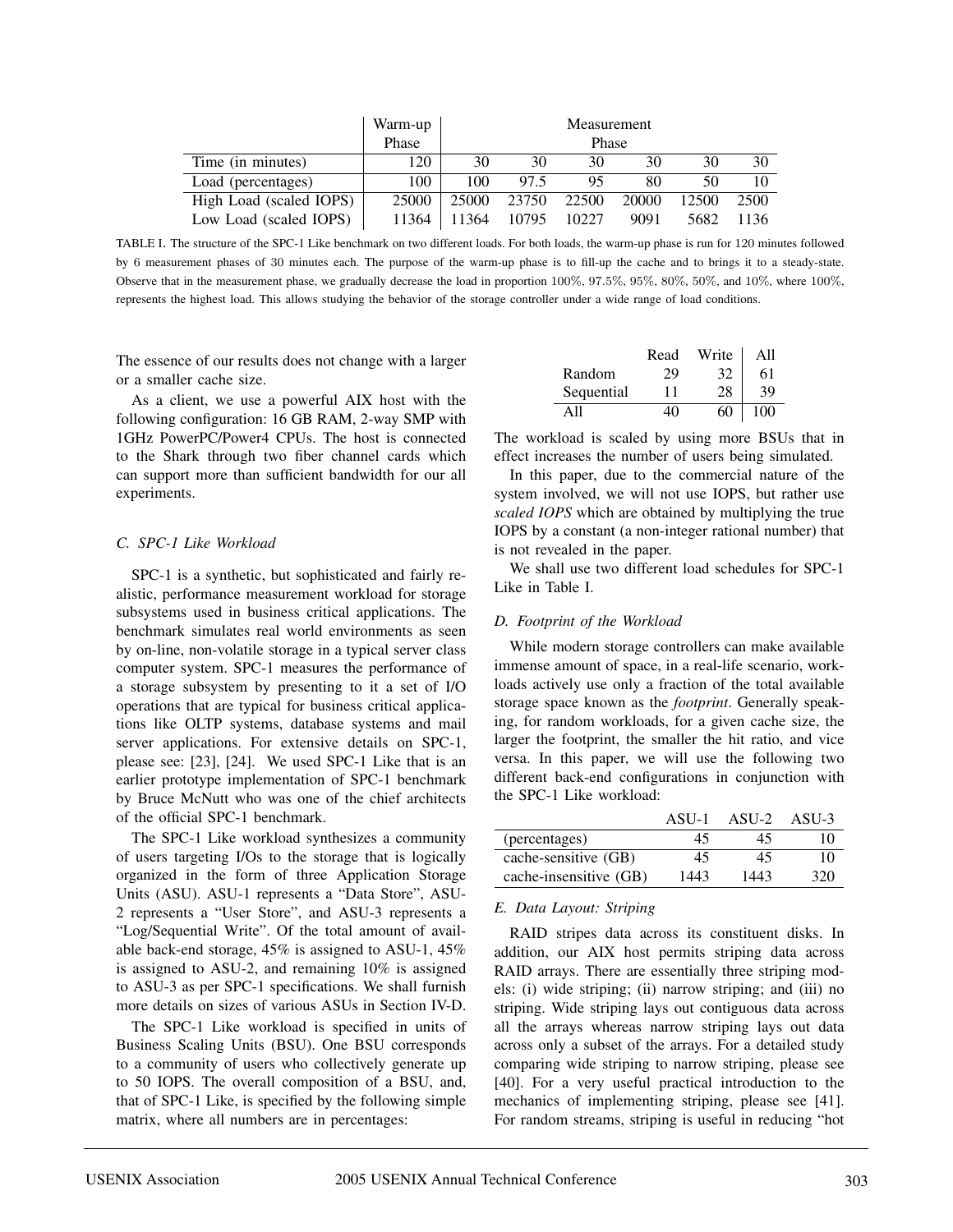spots" (points of contention) leading to a reduction in the average response time for random seeks.

While wide striping is extremely useful for random clients, it is not friendly to sequential clients. Because striping is done at the host level and is not visible to Shark, when wide striped, each sequential access stream could appear as multiple, although slower, sequential access streams. Narrow striping is likely to have moderate number of hot spots for random clients, but is friendlier to sequential clients. In this paper, we have used narrow striping that stripes across 4 RAID arrays. Our insights, analysis, and algorithm do not change with wide striping or with no striping.

#### *F. Results*

We now compare performance of SARC to two state-of-the-art LRU variants, namely, LRU Top and LRU Bottom (see Section III-A), using the SPC-1 Like benchmark on Shark hardware that is running our experimental software implementations.

SARC minimizes the number of misses. The effect of such minimization can be studied from two perspectives, namely, that of the client and that of the storage controller. To a client, at a fixed load, the most important metric is the average response time. To study the performance seen by a client over a large spectrum of real-life operating scenarios, for the SPC-1 Like benchmark, we compare throughput versus average response time curves for all the three algorithms. To a storage controller, a crucial metric is the internal load on the RAID arrays. Within Shark, we measure the rate of tracks being staged to the cache due to read requests (both random and sequential). We will demonstrate how SARC convincingly outperforms both the LRU variants from the perspective of the client as well as the storage controller.

*1) Throughput vs. Response Time:* The two plots in the left column of Figure 6 show the throughput (in scaled IOPS) versus average response time (in ms) for all three algorithms by using the SPC-1 Like workload. Each displayed data point is an average of 27 numbers, each number being an overall response time average for read and write requests over a minute. According to SPC-1 specification, the numbers corresponding to the first three minutes of a measurement phase are discarded.

The top, left plot is obtained on a cache-sensitive configuration (see Section IV-D) for which, due to relatively high cache hit ratio, a High Load schedule (see Table I) is required to saturate the machine. The bottom, left plot is observed on a cache-insensitive configuration for which, due to relatively low cache hit ratio, a Low Load schedule is sufficient. LRU Bottom generally allocates more cache space to RANDOM than to SEQ

when compared to LRU Top. Hence, LRU Bottom performs better than LRU Top in the cache-sensitive configuration where RANDOM list has more utility, whereas, the reverse is true in the cache-insensitive configuration. However, in both the cases, SARC significantly and dramatically outperforms both the LRU variants by judiciously and dynamically partitioning the cache space amongst the two lists. Due to its selftuning nature, SARC achieves this without any *a priori* knowledge of the different workloads resulting from different configurations and load levels. For the cachesensitive configuration (resp. cache-insensitive), at the peak throughput, the overall average response times for LRU Top, LRU Bottom, and, SARC are, respectively, 33.35ms, 8.92ms, and 5.18ms (resp. 8.62ms, 15.26ms, and 6.87ms).

To facilitate a more detailed analysis of the performance improvements due to SARC, Table II provides the break-up of overall average response time into read and write components. At the peak throughput in the cache-sensitive configuration, SARC provides 83.7% and 39.0% read response time reduction over LRU Top and LRU Bottom, respectively. Even for the cacheinsensitive configuration at the peak throughput, SARC provides 16.1% and 46.9% read response time reduction over LRU Top and LRU Bottom, respectively.

SARC improves read response times directly by reducing the misses, serendipitously, the resultant reduction in the back-end load also improves the performance for the concurrent writes. At the peak throughput in the cache-sensitive configuration, SARC provides 85.2% and 44.8% write response time reduction over LRU Top and LRU Bottom, respectively. Once again, even for the cache-insensitive configuration at peak throughput, SARC provides 28.6% and 66.7% write response time reduction over LRU Top and LRU Bottom, respectively. Also observe in Table II that although none of the LRU strategies works well in both cache-sensitive and cacheinsensitive configurations, SARC outperforms the better of the two LRU variants fairly consistently across all load levels for both reads and writes.

*2) Power of the Storage Controller:* We now provide an alternate viewpoint for studying the throughput versus average response time curves. Typically, at a low (resp. high) throughput one observes a low (resp. high) response time. Thus, there is a trade-off between the two quantities. [42] combined them into a single performance measure *power* that is defined as the ratio of throughput to average response time. The two plots in the middle column of Figure 6 display overall throughput versus power for the three algorithms. The visualization helps us observe the relative performance of the algorithms even at low load levels, where the throughput-response time plots may seem to overlap. In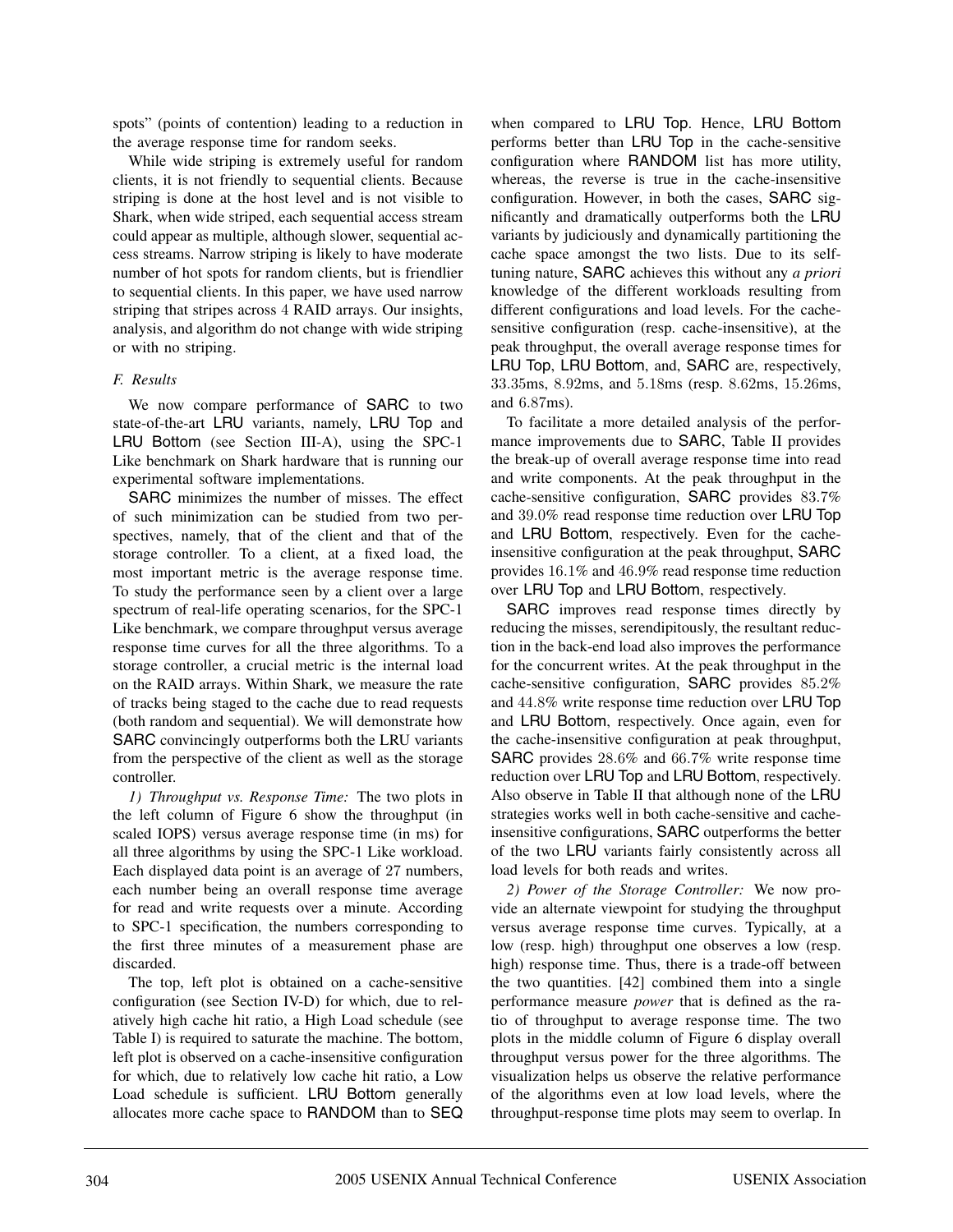

High Load Schedule with Cache-sensitive back-end configuration





Fig. 6. A comparison of LRU Top, LRU Bottom, and SARC. The top (resp. bottom) three panels correspond to SPC-1 Like in cache-sensitive (resp. cache-insensitive) configuration. For both the configurations, the left column displays throughput versus overall average response times, the middle column displays throughput versus power, and the right column displays the evolution of the rate of tracks staged to cache. The vertical lines demarcate the load schedules in Table I.

| Cache-insensitive back-end configuration |            |             |            | Cache-sensitive back-end configuration |             |            |             |
|------------------------------------------|------------|-------------|------------|----------------------------------------|-------------|------------|-------------|
| Scaled                                   | LRU-Top    | LRU-Bottom  | SARC       | Scaled                                 | LRU-Top     | LRU-Bottom | <b>SARC</b> |
| <b>IOPS</b>                              | read/write | read/write  | read/write | <b>TOPS</b>                            | read/write  | read/write | read/write  |
| 1136                                     | 5.30/0.18  | 5.15/0.18   | 5.21/0.18  | 2500                                   | 2.51/0.19   | 1.53/0.19  | 1.54/0.19   |
| 5682                                     | 6.71/0.26  | 6.77/0.27   | 6.45/0.26  | 12500                                  | 3.00/0.41   | 1.79/0.38  | 1.76/0.35   |
| 9091                                     | 8.62/0.92  | 9.74/1.64   | 8.58/0.95  | 20000                                  | 5.22/1.96   | 3.20/1.58  | 2.38/0.89   |
| 10227                                    | 1.13/2.45  | 13.98/4.39  | 8.86/1.37  | 22500                                  | 12.71/7.18  | 4.95/2.92  | 3.34/1.60   |
| 10795                                    | 13.23/3.81 | 14.79/5.07  | 10.15/2.15 | 23750                                  | 24.84/16.00 | 7.32/4.69  | 4.06/2.17   |
| 11364                                    | 14.36/4.79 | 22.72/10.28 | 12.05/3.42 | 25000                                  | 41.70/27.78 | 11.10/7.46 | 6.77/4.12   |

Low Load Schedule with **High Load Schedule with** High Load Schedule with Cache-sensitive back-end configuration

| Cache mochontre back che configuration |            |             |             |  | cache schister out che configuration |             |            |             |  |
|----------------------------------------|------------|-------------|-------------|--|--------------------------------------|-------------|------------|-------------|--|
| Scaled                                 | LRU-Top    | LRU-Bottom  | <b>SARC</b> |  | Scaled                               | LRU-Top     | LRU-Bottom | <b>SARC</b> |  |
| IOPS                                   | read/write | read/write  | read/write  |  | <b>IOPS</b>                          | read/write  | read/write | read/write  |  |
| 1136                                   | 5.30/0.18  | 5.15/0.18   | 5.21/0.18   |  | 2500                                 | 2.51/0.19   | 1.53/0.19  | 1.54/0.19   |  |
| 5682                                   | 6.71/0.26  | 6.77/0.27   | 6.45/0.26   |  | 12500                                | 3.00/0.41   | 1.79/0.38  | 1.76/0.35   |  |
| 9091                                   | 8.62/0.92  | 9.74/1.64   | 8.58/0.95   |  | 20000                                | 5.22/1.96   | 3.20/1.58  | 2.38/0.89   |  |
| 0227                                   | 11.13/2.45 | 13.98/4.39  | 8.86/1.37   |  | 22500                                | 12.71/7.18  | 4.95/2.92  | 3.34/1.60   |  |
| 10795                                  | 13.23/3.81 | 14.79/5.07  | 10.15/2.15  |  | 23750                                | 24.84/16.00 | 7.32/4.69  | 4.06/2.17   |  |
| 1364                                   | 14.36/4.79 | 22.72/10.28 | 12.05/3.42  |  | 25000                                | 41.70/27.78 | 11.10/7.46 | 6.77/4.12   |  |

TABLE II. A comparison of average read/write response times for LRU Top, LRU Bottom, and SARC. The left (resp. right) table corresponds to cache-insensitive (resp. cache-sensitive) configuration. All the response time numbers are in ms. The best numbers for each load point are in bold.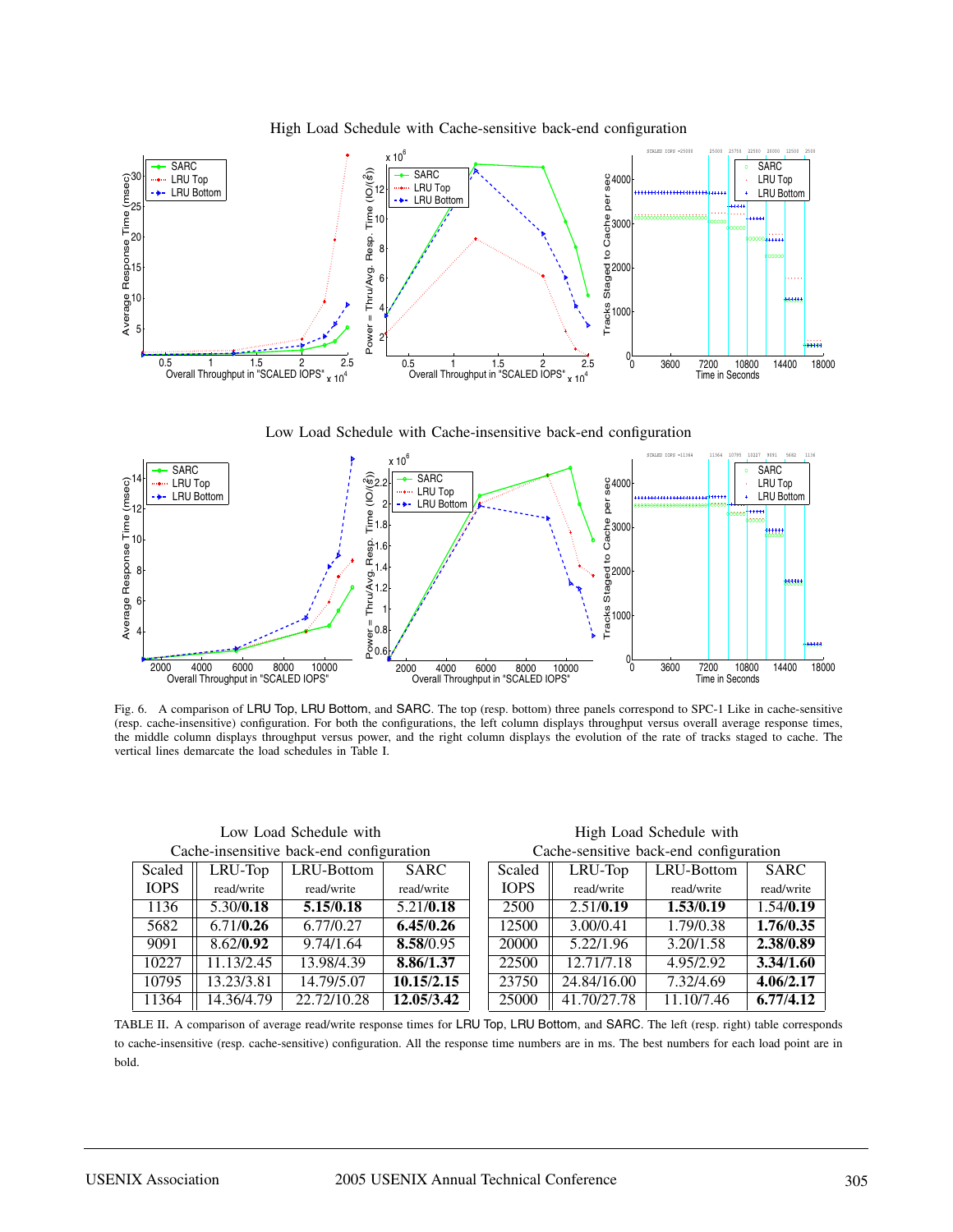both configurations, the power of the storage controller with the SARC algorithm envelopes the power from the other algorithms.

*3) Rate of Stages to Cache:* The two plots in the right column of Figure 6 display the rate (per second) of tracks being brought (or staged) to the cache in response to read misses or sequential prefetches. In the cachesensitive configuration (top right), we observe that LRU Top is better than LRU Bottom for the higher load levels, while the opposite is true for the lighter load levels. In contrast, SARC is consistently better than both the LRU variants for all load levels.

To understand the importance of this metric, note that from a client's perspective, in the cache-sensitive configuration, as seen in the top, left panel of Figure 6, LRU Bottom consistently outperforms LRU Top by delivering a lower average response time. However, from a storage controller's perspective, LRU Bottom outperforms LRU Top for lower loads while the converse is true for higher loads. In contrast, SARC consistently outperforms both the LRU variants from both the perspectives. In other words, not only does SARC deliver a better performance to a client, it does so without unduly stressing the server.

Similar observations also hold for the cacheinsensitive configuration, albeit, to a smaller extent.



Fig. 7. A comparison of cache space allocated to SEQ list by LRU Top, LRU Bottom, and SARC for the SPC-1 Like workload in cache-sensitive configuration. The vertical lines demarcate the high load schedule in Table I.

*4) Adaptive nature of* SARC*:* The Figure 7 plots the sizes of the SEQ list versus the time (in seconds) for all the three algorithms. It can be seen that LRU Top allocates too much cache space to SEQ list, LRU Bottom allocates too little cache space to SEQ list, while SARC adaptively allocates just the right amount of cache space to SEQ so as improve the overall performance. It can also be seen that SARC adapts to the evolving workload and selects a different size for the SEQ list at different loads.



Fig. 8. A comparison of the quantity  $(2 \cdot s \cdot \Delta L)/L$  for LRU Top, LRU Bottom, and SARC for the SPC-1 Like workload in cachesensitive configuration. The vertical lines demarcate the high load schedule in Table I.

The Figure 8 plots the quantity  $(2 \cdot s \cdot \Delta L)/L$  for the three algorithms. This quantity is denoted by variable ratio in line 4 of the algorithm in Figure 4. It can be seen that for LRU Bottom keeps ratio too large meaning that it would benefit by further increase in cache space devoted to sequential data. Similarly, LRU Top keeps ratio too small meaning that it would benefit by a decrease in cache space devoted to sequential data. Whereas SARC keeps ratio to roughly the idealized value of 1 meaning that it essentially gets very close to the optimum. In other words, SARC will not benefit by further trading of cache space between SEQ and RANDOM, whereas the other two algorithms would. This plot clearly explains why SARC outperforms the LRU variants in the top three panels of Figure 7. Furthermore, quite importantly, this plot also indicates that any other algorithm that does not directly attempt to drive ratio to 1 as SARC does will not be competitive with **SARC**. For example, any algorithm that keeps sequential data in the cache for a fixed time [1] or allocates a fixed, constant amount of space to sequential data [29], cannot in general outperform SARC.

**Remark IV.1** For heavy sequential workloads, SARC keeps SEQ list just as large enough as useful and does not starve the random workload if present. If there is no random workload then the entire cache will be devoted to the sequential workload and vice versa. When both heavy sequential and heavy random workloads are present, SARC computes the marginal utility to dynamically divide the cache between the two workloads.

#### V. CONCLUSIONS

We have designed a powerful sequential prefetching strategy that combines virtues of synchronous and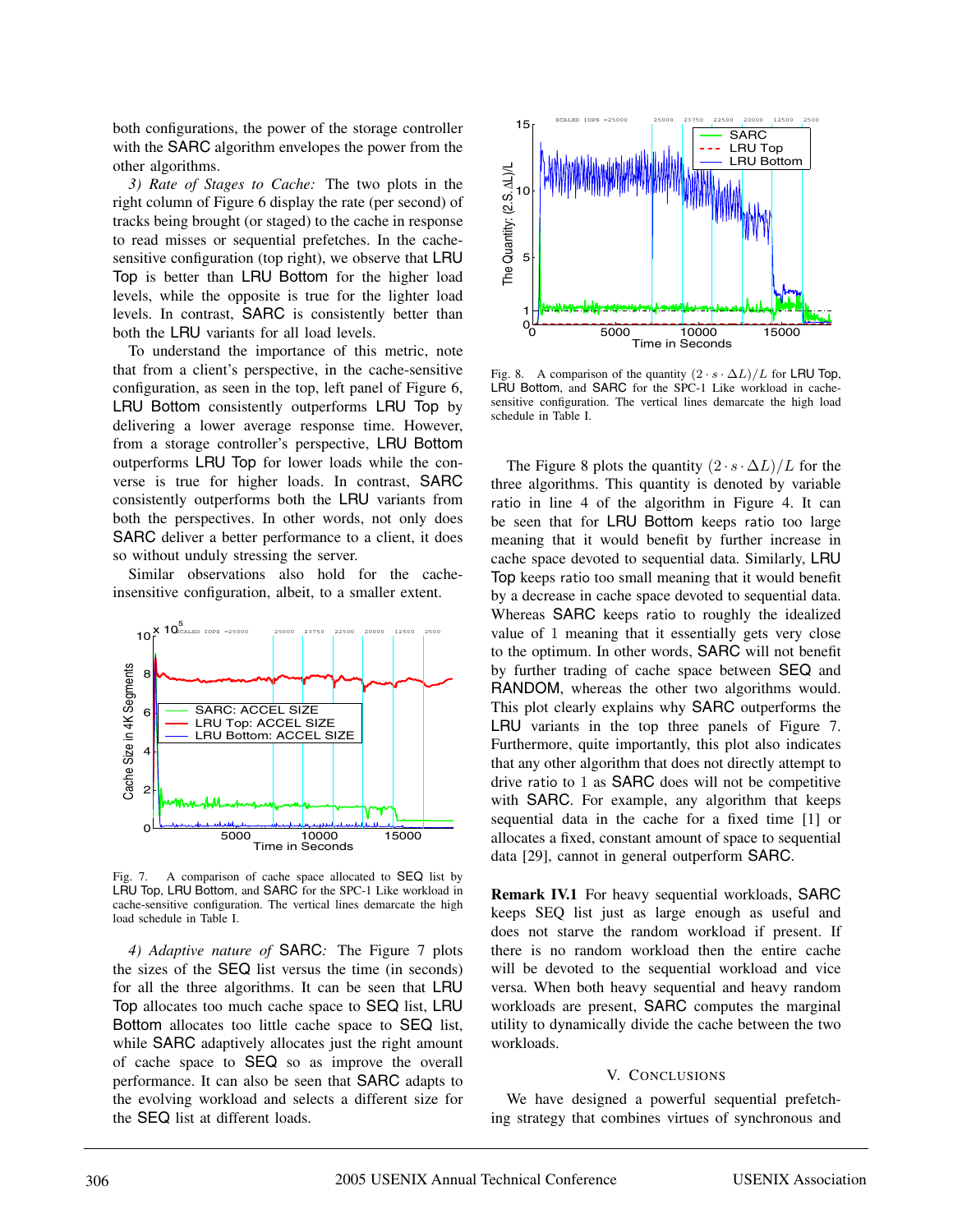asynchronous prefetching while avoiding the anomaly that arises when prefetching and caching are integrated, and is capable of attaining zero misses for sequential streams.

We have introduced a self-tuning, low overhead, simple to implement, locally adaptive, novel cache management policy SARC that dynamically and adaptively partitions the cache space amongst sequential streams and random streams so as to reduce the read misses. SARC is doubly adaptive in that it adapts not only the cache space allocated to each class but also the rate at which the cache space is transferred from one class to another. It is extremely easy to convert an existing LRU variant into SARC.

We have implemented SARC along with two popular state-of-the-art LRU variants on Shark hardware. By using the most widely adopted storage benchmark, we have demonstrated that SARC consistently outperforms the LRU variants, and shifts the throughput versus average response time curves to the right thus fundamentally increasing the capacity of the system. Furthermore, SARC deliver better performance to a client, without unduly stressing the server.

We believe that the insights, analysis, and algorithm presented in this paper are widely applicable. Due to its adaptivity, we expect SARC to work well across (i) a wide range of workloads that may have a varying mix of sequential and random clients and may possess varying temporal locality of the random clients and varying number of sequential and random streams with varying think times; (ii) different back-end storage configurations; and (iii) different data layouts.

#### ENDNOTES

1. The numbers reported in this paper cannot be used to draw inferences about IBM's products, since (i) Shark (ESS Model 800) does not use any of the above three algorithms; (ii) Shark does not use the sequential prefetching algorithm described above; (iii) our software implementation on Shark hardware is experimental and academic; (iv) we use only one of the two available clusters on Shark; and (v) we have scaled throughput (IOPS) numbers. This paper is not intended to be an official SPC-1 submission, but is an academic study geared to demonstrate that SARC is better than LRU variants.

#### **ACKNOWLEDGEMENTS**

We are indebted to Michael Benhase, Joseph Hyde, Steven Lowe, and Thomas (Chip) Jarvis for numerous discussions on Shark. We are grateful to Dr. Mustafa Uysal, our shepherd, for detailed comments that greatly improved the readability of the paper.

#### **REFERENCES**

- [1] J. Gray and P. J. Shenoy, "Rules of thumb in data engineering," in *ICDE*, pp. 3–12, 2000.
- [2] J. E. G. Coffman and P. J. Denning, *Operating Systems Theory*. Englewood Cliffs, NJ: Prentice-Hall, 1973.
- [3] L. A. Belady, "A study of replacement algorithms for virtual storage computers," *IBM Sys. J.*, vol. 5, no. 2, pp. 78–101, 1966.
- [4] M. J. Bach, *The Design of the UNIX Operating System*. Englewood Cliffs, NJ: Prentice-Hall, 1986.
- [5] A. S. Tanenbaum and A. S. Woodhull, *Operating Systems: Design and Implementation*. Prentice-Hall, 1997.
- [6] A. Silberschatz and P. B. Galvin, *Operating System Concepts*. Reading, MA: Addison-Wesley, 1995.
- [7] N. Megiddo and D. S. Modha, "ARC: A self-tuning, low overhead replacement cache," in *Proc. FAST Conf.*, pp. 115– 130, 2003.
- [8] N. Megiddo and D. S. Modha, "Outperforming LRU with an adaptive replacement cache algorithm," *IEEE Computer*, vol. 37, no. 4, pp. 58–65, 2004.
- [9] S. P. Vanderwiel and D. J. Lilja, "Data prefetch mechanisms," *ACM Comput. Surv.*, vol. 32, no. 2, pp. 174–199, 2000.
- [10] J. Griffioen and R. Appleton, "Reducing file system latency using a predictive approach," in *USENIX Summer*, pp. 197–207, 1994.
- [11] K. M. Curewitz, P. Krishnan, and J. S. Vitter, "Practical prefetching via data compression," in *SIGMOD Conference*, pp. 257– 266, 1993.
- [12] M. L. Palmer and S. Zdonik, "Fido: A cache that learns to fetch," in *Proc. VLDB Conf.*, Sep 1991.
- [13] T. M. Kroeger and D. D. E. Long, "Design and implementation of a predictive file prefetching algorithm," in *USENIX Annual Technical Conference*, pp. 105–118, 2001.
- [14] R. H. Patterson, G. A. Gibson, E. Ginting, D. Stodolsky, and J. Zelenka, "Informed prefetching and caching," in *Proc. SOSP Conf.*, December 1995.
- [15] F. W. Chang and G. A. Gibson, "Automatic I/O hint generation through speculative execution," in *Operating Systems Design and Implementation*, pp. 1–14, 1999.
- [16] R. J. Feiertag and E. I. Organisk, "The Multics input/output system," in *Proc. 3rd SOSP*, 1971.
- [17] J. Rodriguez-Rosell, "Empirical data reference behavior in data base systems," *IEEE Computer*, vol. 9, pp. 9–13, November 1976.
- [18] P. Hawthorn and M. Stonebraker, "Performance analysis of a relational data base management system," in *Proc. SIGMOD Conf.*, pp. 1–12, May 1979.
- [19] B. T. Zivkov and A. J. Smith, "Disk cache design and performance as evaluated in large timesharing and database," in *Proc. Comput. Measurement Group Conf.*, pp. 639–658, Dec 1997.
- [20] A. J. Smith, "Sequentiality and prefetching in database systems," *ACM Trans. Database Systems*, vol. 3, no. 3, pp. 223–247, 1978.
- [21] W. W. Hsu, A. J. Smith, and H. C. Young, "I/O reference behavior of production database workloads and the TPC benchmarks - an analysis at the logical level," *ACM Trans. Database Syst.*, vol. 26, no. 1, pp. 96–143, 2001.
- [22] W. W. Hsu, A. J. Smith, and H. C. Young, "Characteristics of production database workloads and the TPC benchmarks," *IBM Sys. J.*, vol. 40, no. 3, pp. 781–802, 2001.
- [23] B. McNutt and S. Johnson, "A standard test of I/O cache," in *Proc. Comput. Measurements Group's 2001 Int. Conf.*, 2001.
- [24] S. A. Johnson, B. McNutt, and R. Reich, "The making of a standard benchmark for open system storage," *J. Comput. Resource Management*, no. 101, pp. 26–32, Winter 2001.
- [25] Storage Performance Council, "SPC Benchmark-2: Public Review Draft Specification, 0.8.0," November 2003.
- [26] M. K. McKusick, W. N. Joy, S. J. Leffler, and R. S. Fabry, "A fast file system for UNIX," *ACM Trans. Computer Systems*, vol. 2, pp. 181–197, August 1984.
- [27] M. G. Baker, J. H. Hartman, M. D. Kupfer, K. W. Shirriff, and J. K. Ousterhout, "Measurements of a distributed file system," in *Proc. SOSP Conf.*, pp. 198 –212, 1991.